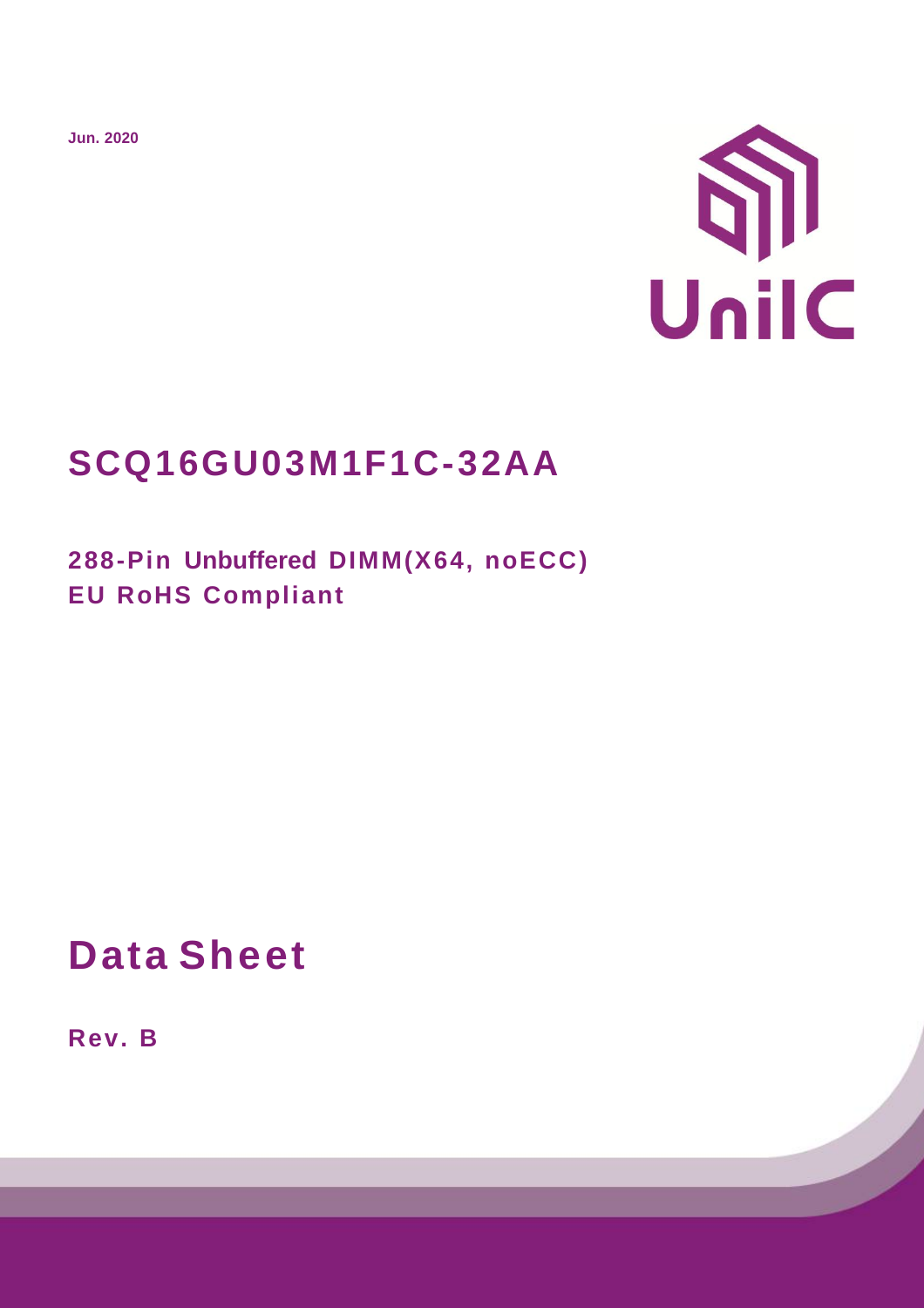

| <b>Revision History</b> |                 |                                                     |  |  |  |  |  |  |  |  |  |
|-------------------------|-----------------|-----------------------------------------------------|--|--|--|--|--|--|--|--|--|
| <b>Date</b>             | <b>Revision</b> | <b>Subjects (major changes since last revision)</b> |  |  |  |  |  |  |  |  |  |
| 2020-03-01              |                 | l Initial Release                                   |  |  |  |  |  |  |  |  |  |
| 2020-06-18              | В               | Add IPP                                             |  |  |  |  |  |  |  |  |  |

#### **We Listen to Your Comments**

Any information within this document that you feel is wrong, unclear or missing at all? Your feedback will help us to continuously improve the quality of this document. Please send your proposal (including a reference to this document) to: **[info@unisemicon.com](mailto:info@scsemicon.com)**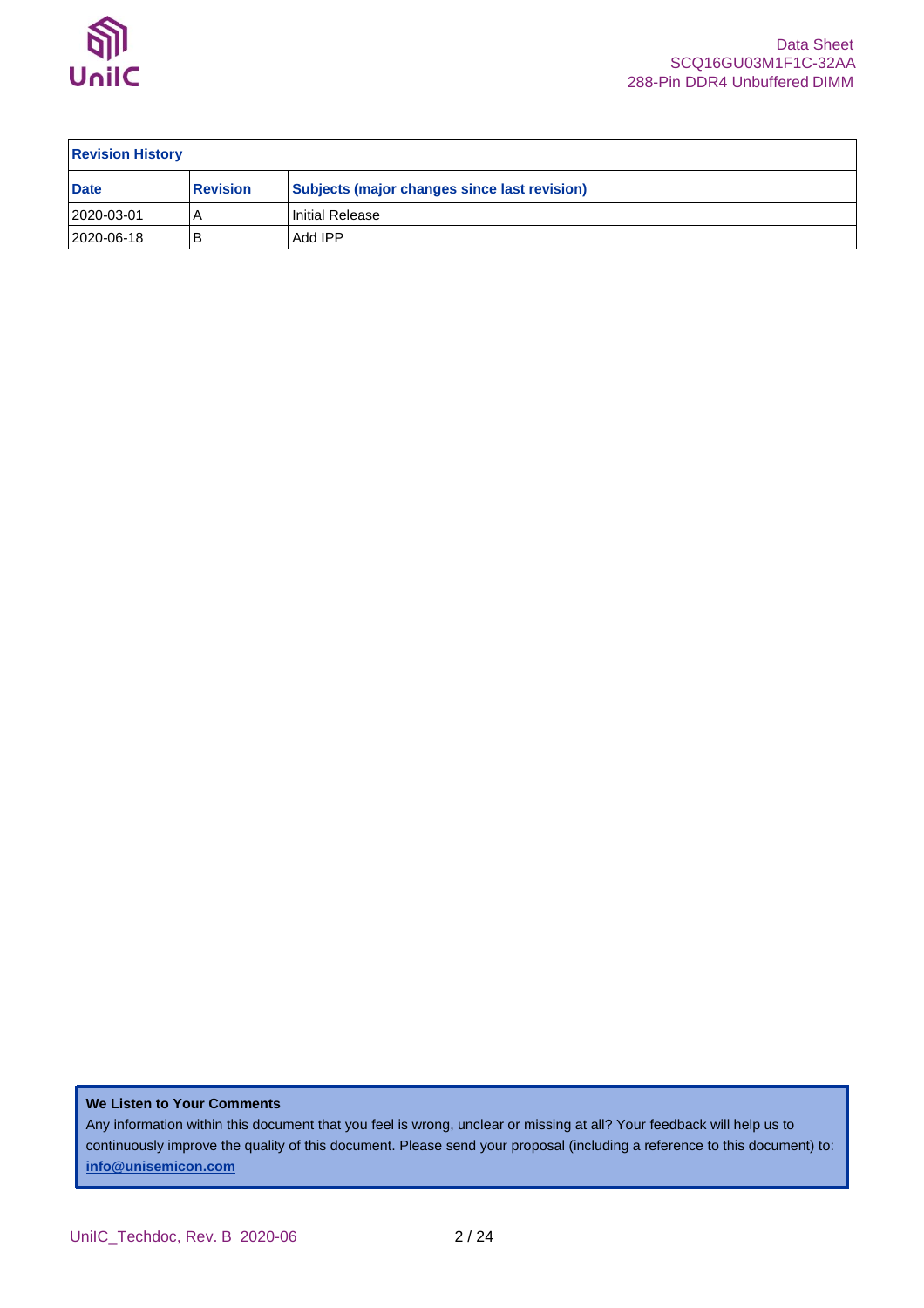

# <span id="page-2-0"></span>**Contents**

|               | 1.1 |  |
|---------------|-----|--|
|               | 1.2 |  |
| $\mathcal{P}$ |     |  |
|               | 2.1 |  |
|               | 2.2 |  |
| 3             |     |  |
|               | 3.1 |  |
|               | 3.2 |  |
|               | 3.3 |  |
|               | 3.4 |  |
| 4             |     |  |
|               | 4.1 |  |
|               | 4.2 |  |
|               | 4.3 |  |
|               | 4.4 |  |
| 5             |     |  |
|               |     |  |
|               |     |  |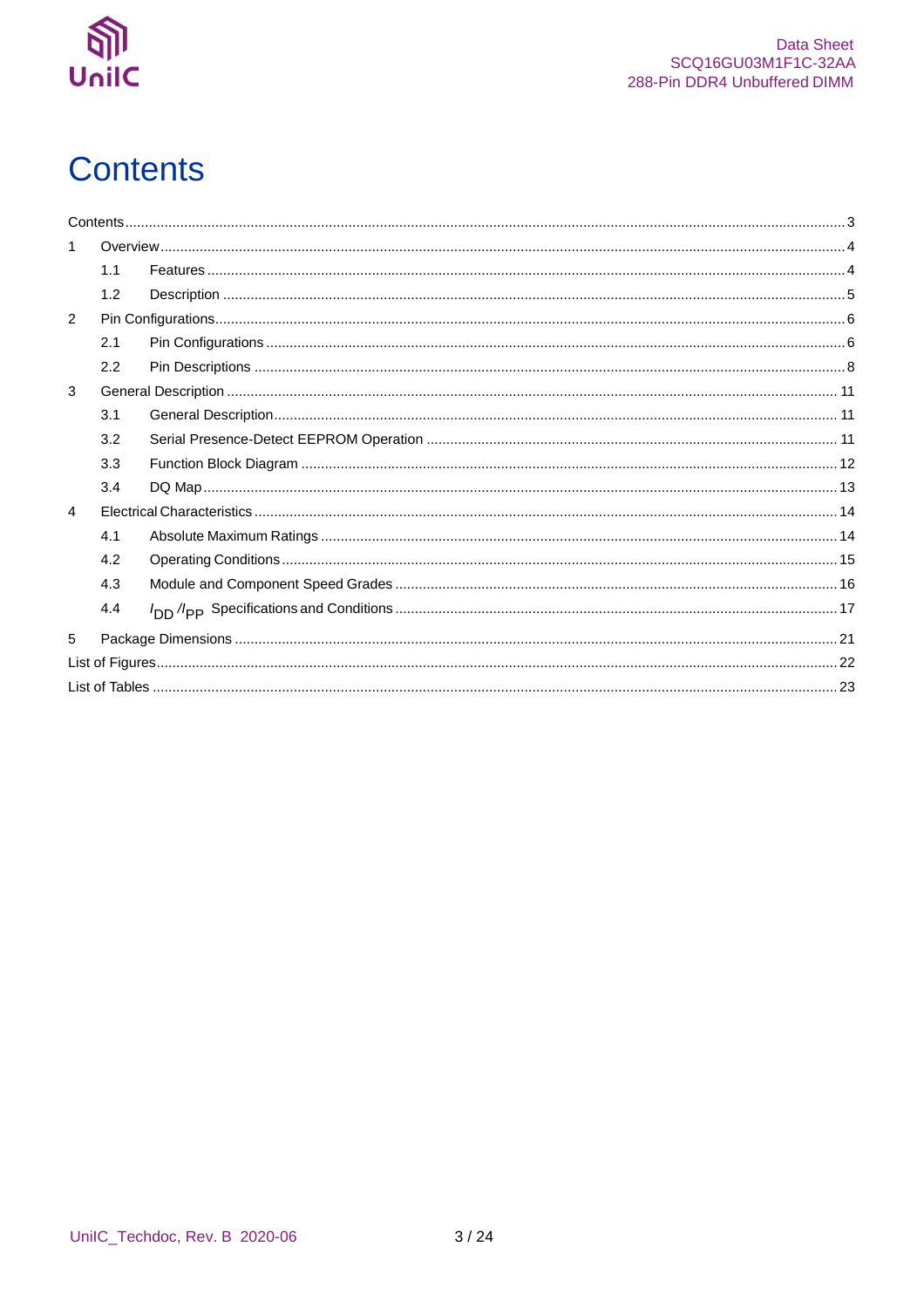

# <span id="page-3-0"></span>1 Overview

This chapter gives an overview of the 288-pin Unbuffered DDR4 SDRAM modules product family and describes its main characteristics.

### <span id="page-3-1"></span>1.1 Features

- 288-Pin PC4-3200 Unbuffered DIMM.
- Frequency/CAS latency 0.625ns @ CL = 22 (DDR4-3200)
- $\cdot$  VDD = 1.2V  $\pm$ 60mV
- $VPP = 2.5V (2.375V 2.75V)$
- $\cdot$  VDDSPD = 2.5V
- Programmable CAS latency 9, 10,11, 12, 13, 14, 15 and 16, 17, 18,19,20, 21,22 and 24 supported
- Programmable additive latency 0, CL-1, and CL-2 supported (x4/x8 only)
- Programmable CAS Write latency (CWL) = 9, 10, 11, 12, 14, 16,18, 20
- Programmable burst length 4/8 with both nibble sequential and interleave mode
- BL switch on the fly
- Nominal and dynamic on-die termination (ODT) for strobe, and mask signals
- Low-power auto self refresh (LPASR)
- Data bus inversion (DBI) for data bus
- On-die VREFDQ generation and calibration
- 16 internal banks; 4 groups of 4 banks each
- Fixed burst chop (BC) of 4 and burst length (BL) of 8 via the mode register set (MRS)
- Gold edge contacts
- Halogen-free
- Fly-by topology
- Terminated control command and address bus
- Average Refresh Cycle (Tcase of  $0^{\circ}$ C ~ 95 °C)
	- $7.8 \,\mu s$  at 0 °C ~ 85 °C
	- 3.9 μs at 85 °C ~ 95 °C

### <span id="page-3-2"></span>**Table 1 - Module Performance Table**

| <b>UniIC Speed Code</b>     |                   | $-3200AA$      | <b>Unit</b> | <b>Note</b> |
|-----------------------------|-------------------|----------------|-------------|-------------|
| <b>DRAM Speed Grade</b>     | DDR4              | $-3200$        | MT/s        |             |
| <b>CAS-RCD-RP latencies</b> |                   | $22 - 22 - 22$ | $t_{CK}$    |             |
| Min. RAS-CAS-Delay          | $I_{\text{RCD}}$  | 13.75          | ns          |             |
| Min. Row Precharge Time     | $t_{\mathsf{RP}}$ | 13.75          | ns          |             |
| Min. Row Active Time        | $t_{RAS}$         | 32             | ns          |             |
| Min. Row Cycle Time         | $t_{\sf RC}$      | 45.75          | ns          |             |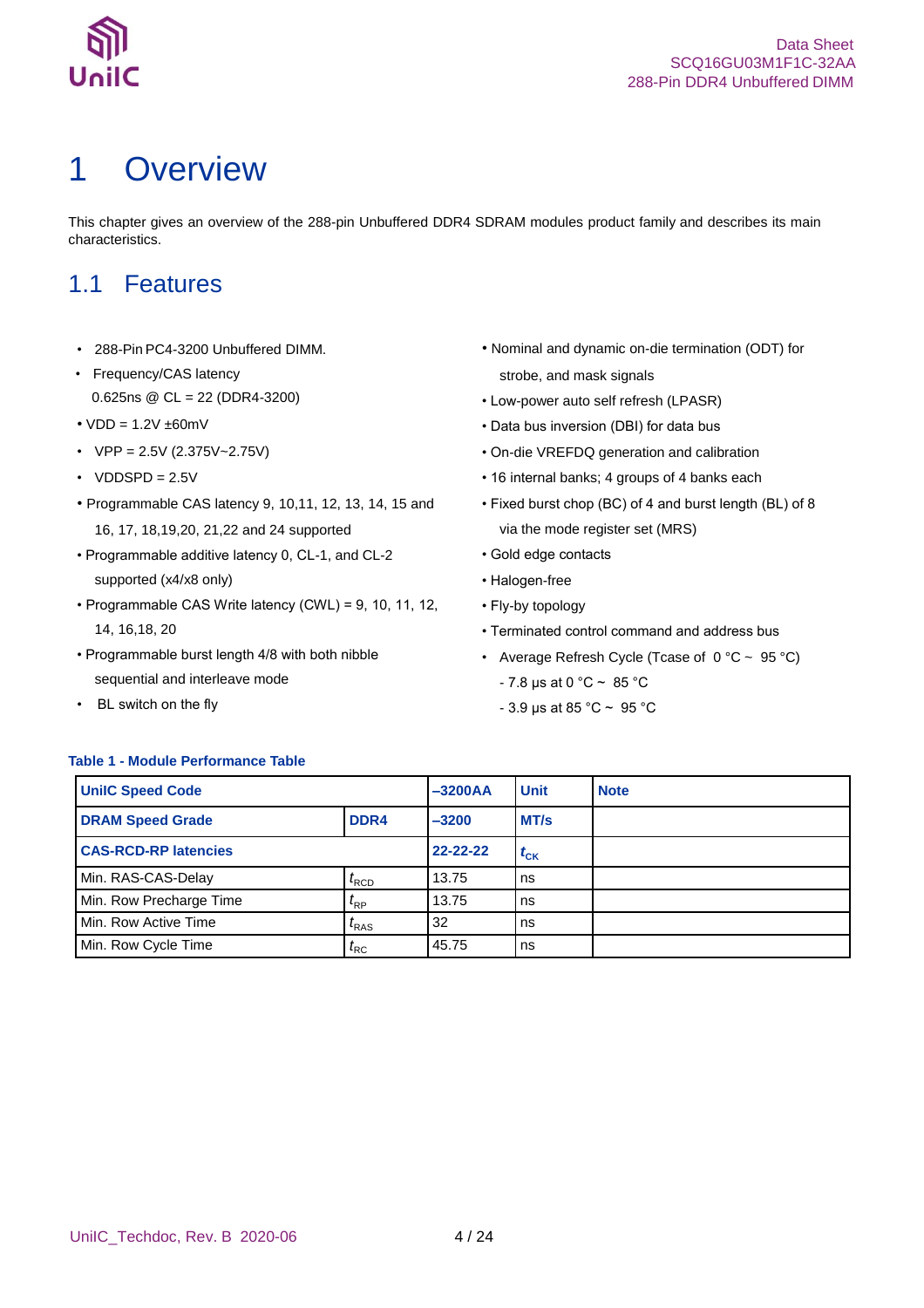

## <span id="page-4-0"></span>1.2 Description

The UniIC 16GB module family is Unbuffered modules with 31.25mm height based on DDR4 technology. DIMMs are intended for mounting into 288-pin connector sockets.

The memory array is designed with 1 6 Gbit Double-Data- Rate-Four (DDR4) Synchronous DRAMs. Decoupling capacitors are mounted on the PCB board. The DIMMs feature serial presence detect based on a serial E <sup>2</sup>PROM device using the 2-pin I<sup>2</sup>C protocol.



#### <span id="page-4-1"></span>**Table 2 - Ordering Information**

| <b>Product Type<sup>1)</sup></b> | Compliance Code <sup>2)</sup> | <b>Description</b> | <b>SDRAM Technology</b> |  |
|----------------------------------|-------------------------------|--------------------|-------------------------|--|
| PC4-3200 (22-22-22)              |                               |                    |                         |  |
| ISCQ16GU03M1F1C-32AA             | 16GB 1Rx8 PC4-3200-22-22-22   | 1Rank              | 16Gbit $(x8)$           |  |

1) For detailed information regarding Product Type of UniIC please see chapter "Product Type Nomenclature" of this data sheet.

2) The Compliance Code is printed on the module label and describes the speed grade, for example "PC4-3200-22-22-22" where 3200 means DIMM modules with 3200MHz data frequency and "22-22-22" means Column Address Strobe (CAS) latency=22, Row Column Delay (RCD) latency = 22 and Row Precharge (RP) latency = 22.

### <span id="page-4-2"></span>**Table 3 - Address Format**

| <b>DIMM Density</b>           | 16GB(1Rx8,X64) |
|-------------------------------|----------------|
| <b>Row address</b>            | 128K A[16:0]   |
| <b>Column address</b>         | 1K A[9:0]      |
| Device bank group address     | 2 BG[1:0]      |
| Device bank address per group | 4 BA[1:0]      |
| <b>Device configuration</b>   | 16Gb(2Gx8)     |
| <b>Module rank address</b>    | $1 C S_n[0]$   |
| <b>Device Quantity</b>        | 8              |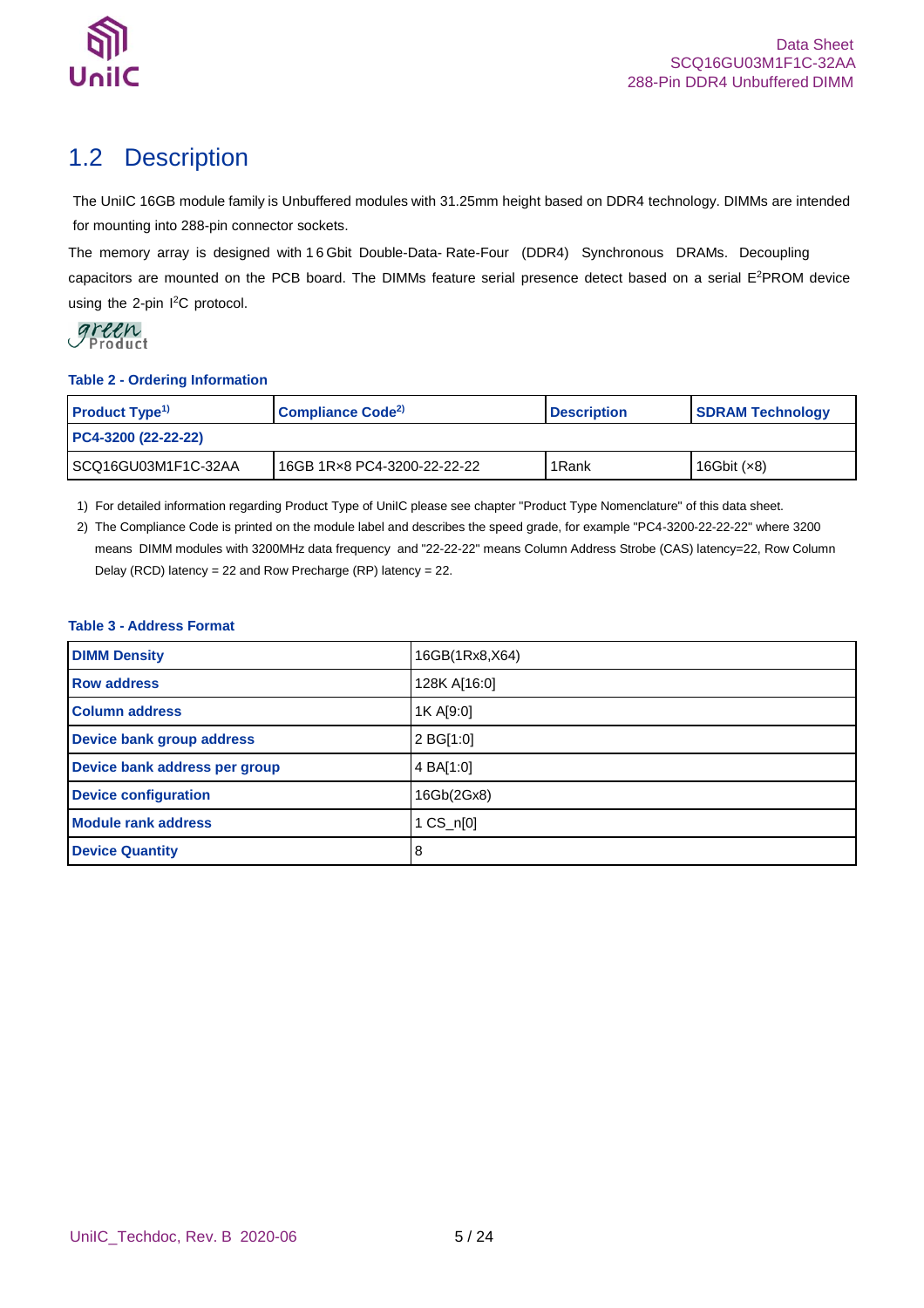



# <span id="page-5-0"></span>2 Pin Configurations

## <span id="page-5-1"></span>2.1 Pin Configurations

The pin configuration of the 288-Pin Unbuffered DDR4 SDRAM DIMM is listed by function in **[Table 4](#page-5-2)** (288 pins).

### <span id="page-5-2"></span>**Table 4 - Pin Configuration UDIMM (288 pin)**

| Pin            | <b>Front</b>                      | Pin | <b>Back</b>       | Pin | <b>Front</b>                      | Pin | <b>Back</b>       | Pin        | <b>Front</b>            | Pin | <b>Back</b>     | Pin  | <b>Front</b>                   | Pin        | <b>Back</b>   |
|----------------|-----------------------------------|-----|-------------------|-----|-----------------------------------|-----|-------------------|------------|-------------------------|-----|-----------------|------|--------------------------------|------------|---------------|
| $\mathbf{1}$   | <b>NC</b>                         | 145 | <b>NC</b>         | 39  | <b>VSS</b>                        | 183 | DQ25              | 77         | <b>VTT</b>              | 221 | <b>VTT</b>      | 114  | <b>VSS</b>                     | 258        | <b>DQ47</b>   |
| 2              | <b>VSS</b>                        | 146 | <b>VREFC</b><br>A | 40  | $DM3_n$ ,<br>DBI3_n,<br><b>NC</b> | 184 | <b>VSS</b>        | <b>KEY</b> |                         |     | 115             | DQ42 | 259                            | <b>VSS</b> |               |
| 3              | DQ4                               | 147 | <b>VSS</b>        | 41  | <b>NC</b>                         | 185 | DQS3_c            | 78         | EVENT_n                 | 222 | <b>PARITY</b>   | 116  | <b>VSS</b>                     | 260        | DQ43          |
| 4              | <b>VSS</b>                        | 148 | DQ <sub>5</sub>   | 42  | <b>VSS</b>                        | 186 | DQS3_t            | 79         | A <sub>0</sub>          | 223 | VDD             | 117  | <b>DQ52</b>                    | 261        | <b>VSS</b>    |
| 5              | DQ <sub>0</sub>                   | 149 | <b>VSS</b>        | 43  | DQ30                              | 187 | <b>VSS</b>        | 80         | VDD                     | 224 | BA1             | 118  | <b>VSS</b>                     | 262        | DQ53          |
| 6              | <b>VSS</b>                        | 150 | DQ1               | 44  | <b>VSS</b>                        | 188 | DQ31              | 81         | BA0                     | 225 | A10/AP          | 119  | DQ48                           | 263        | <b>VSS</b>    |
| $\overline{7}$ | $DMO_n$ ,<br>DBI0_n,<br><b>NC</b> | 151 | <b>VSS</b>        | 45  | DQ26                              | 189 | <b>VSS</b>        | 82         | RAS_n/A1<br>6           | 226 | VDD             | 120  | <b>VSS</b>                     | 264        | DQ49          |
| 8              | <b>NC</b>                         | 152 | DQS0_c            | 46  | <b>VSS</b>                        | 190 | <b>DQ27</b>       | 83         | VDD                     | 227 | <b>RFU</b>      | 121  | DM6_n,<br>DBI6_n,<br><b>NC</b> | 265        | <b>VSS</b>    |
| 9              | <b>VSS</b>                        | 153 | DQS0_t            | 47  | CB4, NC                           | 191 | <b>VSS</b>        | 84         | CS <sub>0</sub> n       | 228 | $WE_n$<br>/A14  | 122  | <b>NC</b>                      | 266        | DQS6_c        |
| 10             | DQ6                               | 154 | <b>VSS</b>        | 48  | <b>VSS</b>                        | 192 | CB5,<br><b>NC</b> | 85         | VDD                     | 229 | <b>VDD</b>      | 123  | <b>VSS</b>                     | 267        | DQS6_t        |
| 11             | <b>VSS</b>                        | 155 | DQ7               | 49  | CB0. NC                           | 193 | <b>VSS</b>        | 86         | CAS_n<br>/A15           | 230 | <b>NC</b>       | 124  | <b>DQ54</b>                    | 268        | <b>VSS</b>    |
| 12             | DQ <sub>2</sub>                   | 156 | <b>VSS</b>        | 50  | <b>VSS</b>                        | 194 | CB1,<br><b>NC</b> | 87         | ODT <sub>0</sub>        | 231 | VDD             | 125  | <b>VSS</b>                     | 269        | DQ55          |
| 13             | <b>VSS</b>                        | 157 | DQ3               | 51  | DM8_n,<br>DBI8_n,<br><b>NC</b>    | 195 | <b>VSS</b>        | 88         | VDD                     | 232 | A13             | 126  | DQ50                           | 270        | <b>VSS</b>    |
| 14             | DQ12                              | 158 | <b>VSS</b>        | 52  | <b>NC</b>                         | 196 | DQS8_c            | 89         | $CS1_n$                 | 233 | <b>VDD</b>      | 127  | <b>VSS</b>                     | 271        | DQ51          |
| 15             | <b>VSS</b>                        | 159 | DQ13              | 53  | <b>VSS</b>                        | 197 | DQS8_t            | 90         | VDD                     | 234 | <b>NC</b>       | 128  | DQ60                           | 272        | <b>VSS</b>    |
| 16             | DQ8                               | 160 | <b>VSS</b>        | 54  | CB6, NC                           | 198 | <b>VSS</b>        | 91         | ODT <sub>1</sub>        | 235 | <b>NC</b>       | 129  | <b>VSS</b>                     | 273        | DQ61          |
| 17             | <b>VSS</b>                        | 161 | DQ <sub>9</sub>   | 55  | <b>VSS</b>                        | 199 | CB7,<br><b>NC</b> | 92         | VDD                     | 236 | VDD             | 130  | DQ56                           | 274        | <b>VSS</b>    |
| 18             | $DM1_n$<br>DBI1_n,<br><b>NC</b>   | 162 | <b>VSS</b>        | 56  | CB <sub>2</sub> , NC              | 200 | <b>VSS</b>        | 93         | <b>NC</b>               | 237 | <b>NC</b>       | 131  | <b>VSS</b>                     | 275        | DQ57          |
| 19             | <b>NC</b>                         | 163 | DQS1_c            | 57  | <b>VSS</b>                        | 201 | CB3,<br><b>NC</b> | 94         | <b>VSS</b>              | 238 | SA <sub>2</sub> | 132  | DM7_n,<br>DBI7_n,<br><b>NC</b> | 276        | <b>VSS</b>    |
| 20             | <b>VSS</b>                        | 164 | DQS1_t            | 58  | RESET_n                           | 202 | <b>VSS</b>        | 95         | DQ36                    | 239 | <b>VSS</b>      | 133  | <b>NC</b>                      | 277        | DQS7_c        |
| 21             | <b>DQ14</b>                       | 165 | <b>VSS</b>        | 59  | <b>VDD</b>                        | 203 | CKE1              | 96         | <b>VSS</b>              | 240 | <b>DQ37</b>     | 134  | <b>VSS</b>                     | 278        | DQS7_t        |
| 22             | <b>VSS</b>                        | 166 | DQ15              | 60  | CKE0                              | 204 | VDD               | 97         | DQ32                    | 241 | <b>VSS</b>      | 135  | DQ62                           | 279        | <b>VSS</b>    |
| 23             | DQ10                              | 167 | <b>VSS</b>        | 61  | <b>VDD</b>                        | 205 | <b>RFU</b>        | 98         | <b>VSS</b>              | 242 | DQ33            | 136  | <b>VSS</b>                     | 280        | DQ63          |
| 24             | <b>VSS</b>                        | 168 | DQ11              | 62  | $ACT_n$                           | 206 | VDD               | 99         | DM4_n,<br>DBI4_n,<br>NC | 243 | <b>VSS</b>      | 137  | <b>DQ58</b>                    | 281        | <b>VSS</b>    |
| 25             | DQ20                              | 169 | <b>VSS</b>        | 63  | BG <sub>0</sub>                   | 207 | BG1               | 100        | NC                      | 244 | DQS4_c          | 138  | <b>VSS</b>                     | 282        | DQ59          |
| 26             | <b>VSS</b>                        | 170 | DQ21              | 64  | <b>VDD</b>                        | 208 | ALERT_<br>n       | 101        | <b>VSS</b>              | 245 | DQS4 t          | 139  | SA0                            | 283        | <b>VSS</b>    |
| 27             | DQ16                              | 171 | <b>VSS</b>        | 65  | A12<br>/BC_n                      | 209 | VDD               | 102        | DQ38                    | 246 | <b>VSS</b>      | 140  | SA <sub>1</sub>                | 284        | <b>VDDSPD</b> |
| 28             | <b>VSS</b>                        | 172 | <b>DQ17</b>       | 66  | A9                                | 210 | A11               | 103        | <b>VSS</b>              | 247 | DQ39            | 141  | SCL                            | 285        | <b>SDA</b>    |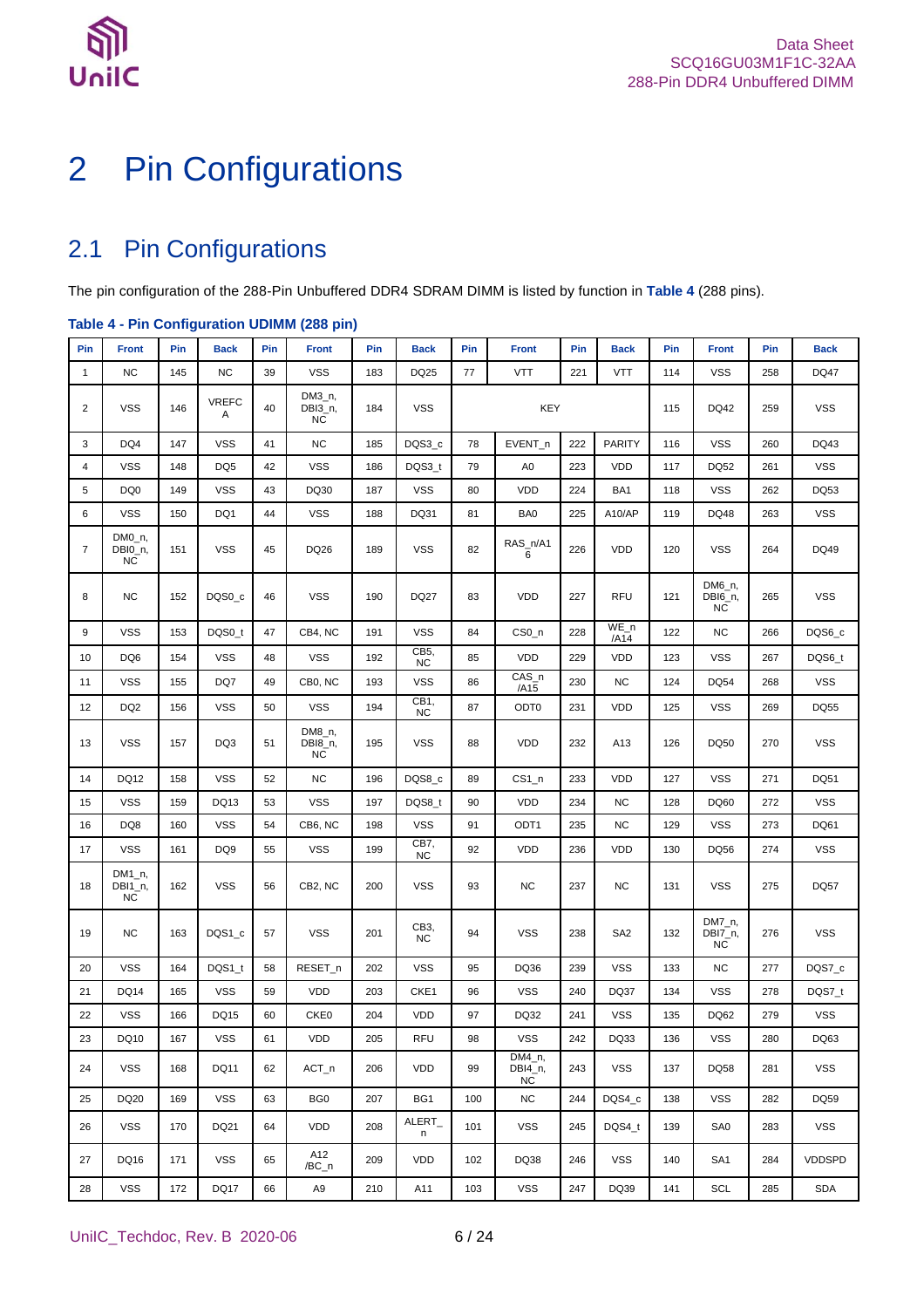

### Data Sheet SCQ16GU03M1F1C-32AA 288-Pin DDR4 Unbuffered DIMM

| Pin | <b>Front</b>                    | Pin | <b>Back</b> | Pin | <b>Front</b>   | Pin | <b>Back</b>    | Pin | <b>Front</b>                   | Pin | <b>Back</b> | Pin | <b>Front</b> | Pin | <b>Back</b> |
|-----|---------------------------------|-----|-------------|-----|----------------|-----|----------------|-----|--------------------------------|-----|-------------|-----|--------------|-----|-------------|
| 29  | $DM2_n$<br>DBI2_n,<br><b>NC</b> | 173 | <b>VSS</b>  | 67  | <b>VDD</b>     | 211 | A7             | 104 | DQ34                           | 248 | <b>VSS</b>  | 142 | <b>VPP</b>   | 286 | <b>VPP</b>  |
| 30  | <b>NC</b>                       | 174 | DQS2_c      | 68  | A8             | 212 | VDD            | 105 | <b>VSS</b>                     | 249 | DQ35        | 143 | <b>VPP</b>   | 287 | <b>VPP</b>  |
| 31  | <b>VSS</b>                      | 175 | DQS2_t      | 69  | A6             | 213 | A <sub>5</sub> | 106 | <b>DQ44</b>                    | 250 | <b>VSS</b>  | 144 | <b>RFU</b>   | 288 | <b>VPP</b>  |
| 32  | <b>DQ22</b>                     | 176 | <b>VSS</b>  | 70  | VDD            | 214 | A4             | 107 | <b>VSS</b>                     | 251 | DQ45        |     |              |     |             |
| 33  | <b>VSS</b>                      | 177 | DQ23        | 71  | A <sub>3</sub> | 215 | VDD            | 108 | DQ40                           | 252 | <b>VSS</b>  |     |              |     |             |
| 34  | DQ18                            | 178 | <b>VSS</b>  | 72  | A <sub>1</sub> | 216 | A <sub>2</sub> | 109 | <b>VSS</b>                     | 253 | DQ41        |     |              |     |             |
| 35  | <b>VSS</b>                      | 179 | DQ19        | 73  | <b>VDD</b>     | 217 | VDD            | 110 | DM5_n,<br>DBI5_n,<br><b>NC</b> | 254 | <b>VSS</b>  |     |              |     |             |
| 36  | DQ28                            | 180 | <b>VSS</b>  | 74  | $CKO_t$        | 218 | $CK1_t$        | 111 | <b>NC</b>                      | 255 | DQS5_c      |     |              |     |             |
| 37  | <b>VSS</b>                      | 181 | DQ29        | 75  | $CKO_{c}$      | 219 | $CK1_c$        | 112 | <b>VSS</b>                     | 256 | DQS5 t      |     |              |     |             |
| 38  | DQ24                            | 182 | <b>VSS</b>  | 76  | <b>VDD</b>     | 220 | VDD            | 113 | DQ46                           | 257 | <b>VSS</b>  |     |              |     |             |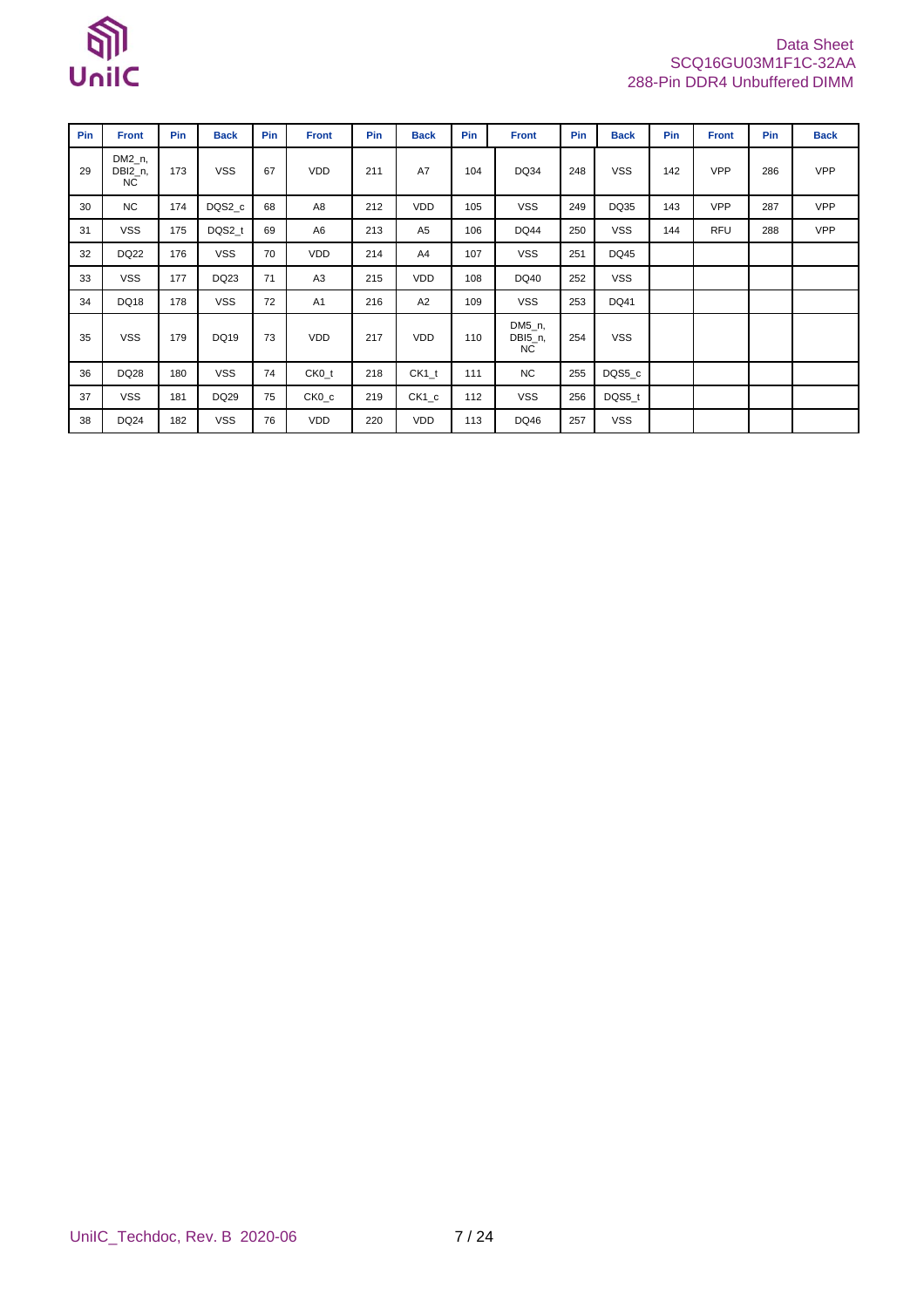

## <span id="page-7-0"></span>2.2 Pin Descriptions

### <span id="page-7-1"></span>**Table 5 - Pin Descriptions**

| <b>Symbol</b>                        | <b>Type</b> | <b>Function</b>                                                                                                                                                                                                                                                                                                                                                                                                                                                                                                                                                                                                                                                                                                                           |
|--------------------------------------|-------------|-------------------------------------------------------------------------------------------------------------------------------------------------------------------------------------------------------------------------------------------------------------------------------------------------------------------------------------------------------------------------------------------------------------------------------------------------------------------------------------------------------------------------------------------------------------------------------------------------------------------------------------------------------------------------------------------------------------------------------------------|
| CKx_t, CKx_c,                        | Input       | Clock: CK t and CK c are differential clock inputs. All address and control input signals<br>are sampled on the crossing of the positive edge of CK_t and negative edge of CK_c.                                                                                                                                                                                                                                                                                                                                                                                                                                                                                                                                                          |
| <b>CKEx</b>                          | Input       | Clock Enable: CKE HIGH activates and CKE LOW deactivates internal clock signals and<br>device input buffers and output drivers. Taking CKE LOW provides Precharge Power-<br>Down and Self-Refresh operation (all banks idle), or Active Power-Down (row Active in<br>any bank). CKE is synchronous for Self-Refresh exit. After VREFCA and Internal DQ<br>Vref have become stable during the power on and initialization sequence, they must be<br>maintained during all operations (including Self-Refresh). CKE must be maintained high<br>throughout read and write accesses. Input buffers, excluding CK_t, CK_c, ODT and CKE,<br>are disabled during power-down. Input buffers, excluding CKE, are disabled during Self-<br>Refresh. |
| CSx_n                                | Input       | Chip Select: All commands are masked when CS-n is registered HIGH. CS_n provides<br>for external Rank selection. CS_n is considered part of the command code.                                                                                                                                                                                                                                                                                                                                                                                                                                                                                                                                                                             |
| Cx                                   | Input       | Chip ID: Chip ID is only used for 3DS for 2,4,8 high stack via TSV to select each slice of<br>stacked component. Chip ID is considered part of the command code.                                                                                                                                                                                                                                                                                                                                                                                                                                                                                                                                                                          |
| <b>ODTx</b>                          | Input       | On Die Termination: ODT (registered HIGH) enables RTT_NOM termination resistance<br>internal to the DDR4 SDRAM. When enabled, ODT is only applied to each DQ, DQS_t,<br>DQS_c, TDQS_t and TDQS_c signal. The ODT pin will be ignored if MR1 is programmed<br>to disable RTT_NOM.                                                                                                                                                                                                                                                                                                                                                                                                                                                          |
| ACT_n                                | Input       | Activation Command Input: ACT_n defines the Activation command being entered along<br>with CS_n. The input into RAS_n/A16, CAS_n/A15 and WE_n/A14 will be considered as<br>Row Address A16, A15 and A14                                                                                                                                                                                                                                                                                                                                                                                                                                                                                                                                   |
| RAS_n/A16.<br>CAS_n/A15.<br>WE_n/A14 | Input       | Command Inputs: RAS_n/A16, CAS_n/A15 and WE_n/A14 (along with CS_n) define the<br>command being entered. Those pins have multi function. For example, for activation with<br>ACT_n Low, these are Addresses like A16, A15 and A14 but for non-activation command<br>with ACT_n High, these are Command pins for Read, Write and other command defined<br>in command truth table                                                                                                                                                                                                                                                                                                                                                           |
| <b>BGx</b>                           | Input       | Bank Group Inputs: BG0 - BG1 define which bank group an Active, Read, Write or<br>Precharge command is being applied. BG0 also determines which mode register is to be<br>accessed during a MRS cycle.                                                                                                                                                                                                                                                                                                                                                                                                                                                                                                                                    |
| <b>BAx</b>                           | Input       | Bank Address Inputs: BA0 - BA1 define to which bank an Active, Read, Write or<br>Precharge command is being applied. Bank address also determines which mode<br>register is to be accessed during a MRS cycle.                                                                                                                                                                                                                                                                                                                                                                                                                                                                                                                            |
| Ax                                   | Input       | Address Inputs: Provide the row address for ACTIVATE Commands and the column<br>address for Read/Write commands to select one location out of the memory array in the<br>respective bank. A10/AP, A12/BC_n, RAS_n/A16, CAS_n/A15 and WE_n/A14 have<br>additional functions. See other rows. The address inputs also provide the op-code during<br>Mode Register Set commands. A17 is only defined for 16 Gb x4 SDRAM configurations.                                                                                                                                                                                                                                                                                                      |
| A10 / AP                             | Input       | Auto-precharge: A10 is sampled during Read/Write commands to determine whether<br>Autoprecharge should be performed to the accessed bank after the Read/Write<br>operation. (HIGH: Autoprecharge; LOW: no Autoprecharge). A10 is sampled during a<br>Precharge command to determine whether the Precharge applies to one bank (A10)<br>LOW) or all banks (A10 HIGH). If only one bank is to be precharged, the bank is selected<br>by bank addresses.                                                                                                                                                                                                                                                                                     |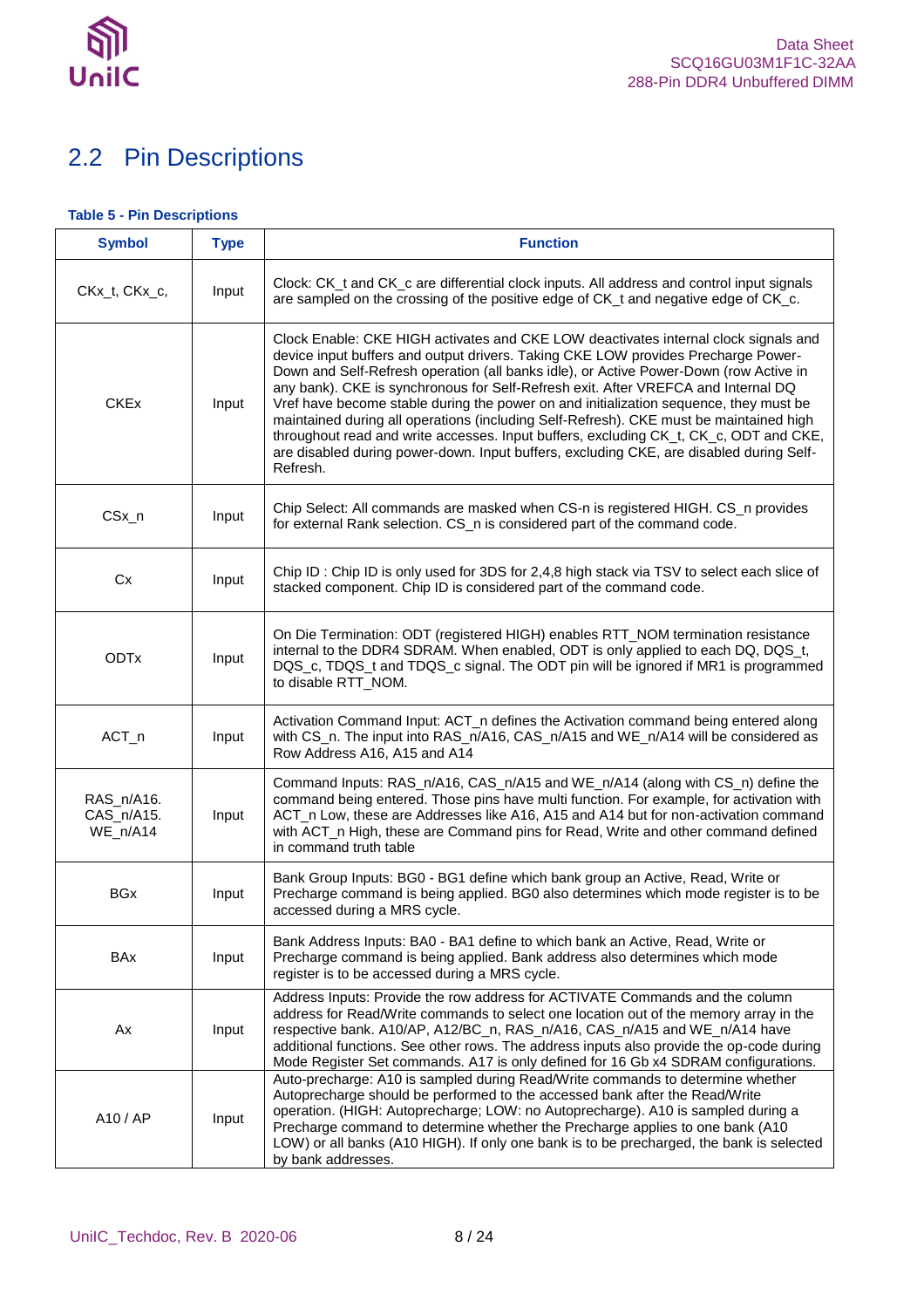

| <b>Symbol</b>                                                          | <b>Type</b>             | <b>Function</b>                                                                                                                                                                                                                                                                                                                                                                                                                                                                                                                                                                                                                                                                                                                                              |
|------------------------------------------------------------------------|-------------------------|--------------------------------------------------------------------------------------------------------------------------------------------------------------------------------------------------------------------------------------------------------------------------------------------------------------------------------------------------------------------------------------------------------------------------------------------------------------------------------------------------------------------------------------------------------------------------------------------------------------------------------------------------------------------------------------------------------------------------------------------------------------|
| $A12/BC_n$                                                             | Input                   | Burst Chop: A12/BC_n is sampled during Read and Write commands to determine if<br>burst chop (on-thefly) will be performed. (HIGH, no burst chop; LOW: burst chopped).<br>See command truth table for details.                                                                                                                                                                                                                                                                                                                                                                                                                                                                                                                                               |
| Parity                                                                 | Input                   | Command and Address Parity Input: DDR4 Supports Even Parity check in SDRAMs with<br>MR setting. Once it's enabled via Register in MR5, then SDRAM calculates Parity with<br>ACT_n, RAS_n/A16, CAS_n/A15, WE_n/A14, BG0-BG1, BA0-BA1, A17-A0. Input parity<br>should be maintained at the rising edge of the clock and at the same time with command<br>& address with CS_n LOW                                                                                                                                                                                                                                                                                                                                                                               |
| SAx                                                                    | Input                   | Serial address inputs: Used to configure the temperature sensor/SPD EEPROM address<br>range on the I2C bus.                                                                                                                                                                                                                                                                                                                                                                                                                                                                                                                                                                                                                                                  |
| SCL                                                                    | Input                   | Serial clock for temperature sensor/SPD EEPROM: Used to synchronize communication<br>to and from the temperature sensor/SPD EEPROM on the I2C bus.                                                                                                                                                                                                                                                                                                                                                                                                                                                                                                                                                                                                           |
| RESET_n                                                                | <b>CMOS</b><br>Input    | Active Low Asynchronous Reset: Reset is active when RESET_n is LOW, and inactive<br>when RESET_n is HIGH. RESET_n must be HIGH during normal operation.                                                                                                                                                                                                                                                                                                                                                                                                                                                                                                                                                                                                      |
| DQx, CBx                                                               | $\mathsf{I}/\mathsf{O}$ | Data Input/ Output: Bi-directional data bus. If CRC is enabled via Mode register then<br>CRC code is added at the end of Data Burst. Any DQ from DQ0-DQ3 may indicate the<br>internal Vref level during test via Mode Register Setting MR4 A4=High. Refer to vendor<br>specific data sheets to determine which DQ is used.                                                                                                                                                                                                                                                                                                                                                                                                                                   |
| DQSx_t-DQSx_c                                                          | I/O                     | Data Strobe: output with read data, input with write data. Edge-aligned with read data,<br>centered in write data. The data strobe DQS_t is paired with differential signals DQS_c,<br>respectively, to provide differential pair signaling to the system during reads and writes.<br>DDR4 SDRAM supports differential data strobe only and does not support single-ended.                                                                                                                                                                                                                                                                                                                                                                                   |
| DM_n/DBI_n/<br>TDQS_t<br>(DMU_n,<br>DBIU_n),<br>$(DML_n/$<br>$DBIL_n)$ | I/O                     | Input data mask and data bus inversion: DM_n is an input mask signal for write data.<br>Input data is masked when DM_n is sampled LOW coincident with that input data during<br>a write access. DM_n is sampled on both edges of DQS. DM is multiplexed with the DBI<br>function by the mode register A10, A11, and A12 settings in MR5. For a x8 device, the<br>function of DM or TDQS is enabled by the mode register A11 setting in MR1. DBI_n is an<br>input/output identifying whether to store/output the true or inverted data. If DBI_n is LOW,<br>the data will be stored/ output after inversion inside the DDR4 device and not inverted if<br>DBI_n is HIGH. TDQS is only supported in x8 SDRAM configurations (TDQS is not valid<br>for UDIMMs). |
| <b>SDA</b>                                                             | I/O                     | Serial Data: Bidirectional signal used to transfer data in or out of the EEPROM or<br>EEPROM/TS combo device.                                                                                                                                                                                                                                                                                                                                                                                                                                                                                                                                                                                                                                                |
| ALERT_n                                                                | Output                  | Alert: It has multi functions such as CRC error flag, Command and Address Parity error<br>flag as Output signal. If there is error in CRC, then ALERT_n goes LOW for the period<br>time interval and goes back HIGH. If there is error in Command Address Parity Check,<br>then ALERT_n goes LOW for relatively long period until ongoing SDRAM internal<br>recovery transaction is complete. During Connectivity Test mode this pin functions as an<br>input.                                                                                                                                                                                                                                                                                               |
| EVENT_n                                                                | Output                  | Temperature event: The EVENT_n pin is asserted by the temperature sensor when<br>critical temperature thresholds have been exceeded. This pin has no function (NF) on<br>modules without temperature sensors.                                                                                                                                                                                                                                                                                                                                                                                                                                                                                                                                                |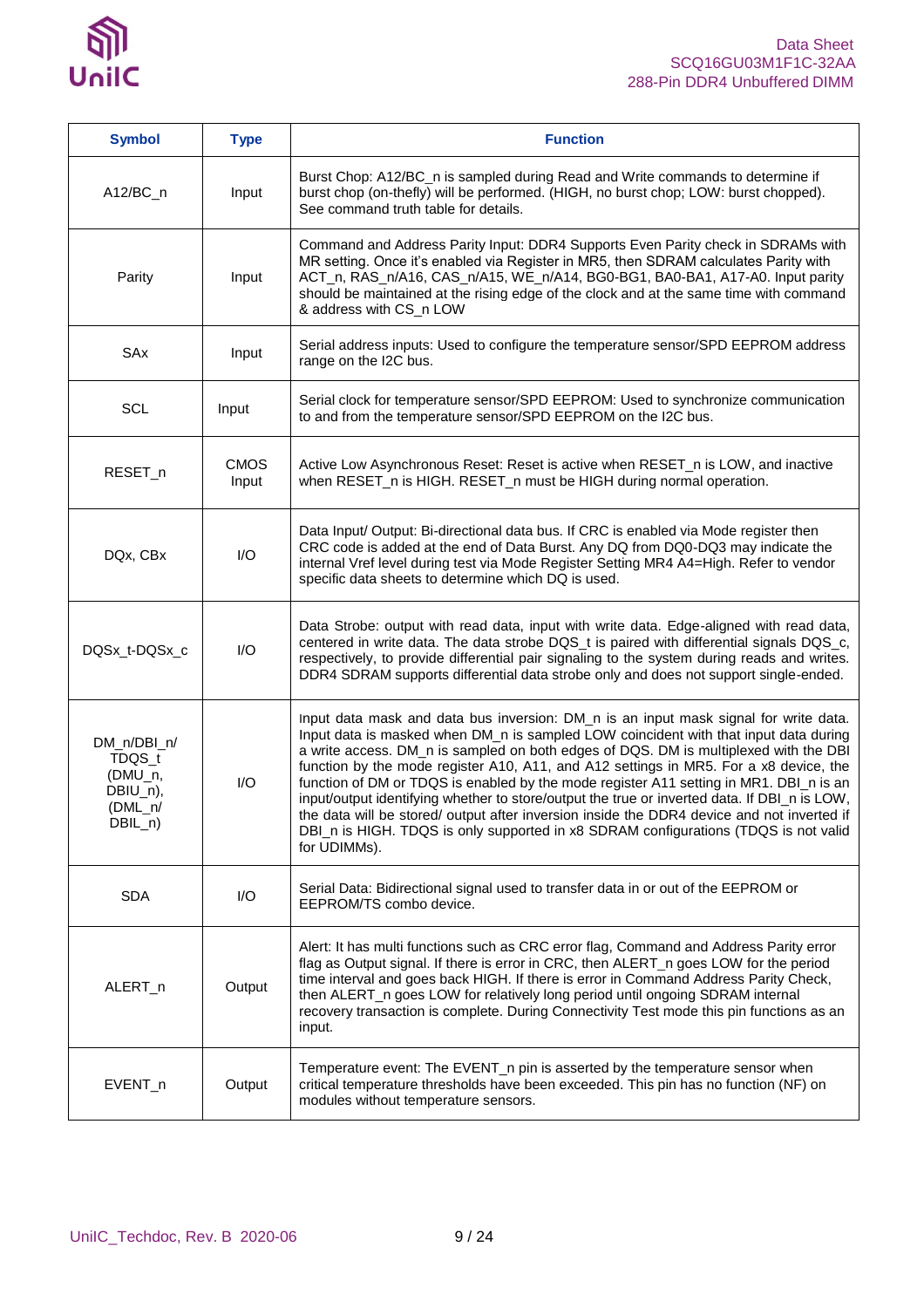

| <b>Symbol</b>                                     | <b>Type</b> | <b>Function</b>                                                                                                                                                                                                                                                                                                                                                                                                                                                                                                                                                                                                                                                                                                                         |
|---------------------------------------------------|-------------|-----------------------------------------------------------------------------------------------------------------------------------------------------------------------------------------------------------------------------------------------------------------------------------------------------------------------------------------------------------------------------------------------------------------------------------------------------------------------------------------------------------------------------------------------------------------------------------------------------------------------------------------------------------------------------------------------------------------------------------------|
| TDQS t<br>TDQS_c<br>(x8 DRAM-based<br>RDIMM only) | Output      | Termination data strobe: When enabled via the mode register, the DRAM device enables<br>the same RTT termination resistance on TDQS_t and TDQS_c that is applied to DQS_t<br>and DQS_c. When the TDQS function is disabled via the mode register, the DM/TDQS_t<br>pin provides the data mask (DM) function, and the TDQS_c pin is not used. The TDQS<br>function must be disabled in the mode register for both the x4 and x16 configurations.<br>The DM function is supported only in x8 and x16 configurations. DM, DBI, and TDQS are<br>a shared pin and are enabled/disabled by mode register settings. For more information<br>about TDQS, see the DDR4 DRAM component datasheet (TDQS_t and TDQS_c are not<br>valid for UDIMMs). |
| <b>VDD</b>                                        | Supply      | Module power supply: 1.2V (TYP).                                                                                                                                                                                                                                                                                                                                                                                                                                                                                                                                                                                                                                                                                                        |
| <b>VPP</b>                                        | Supply      | DRAM activating power supply: 2.5V -0.125V / +0.250V.                                                                                                                                                                                                                                                                                                                                                                                                                                                                                                                                                                                                                                                                                   |
| <b>VREFCA</b>                                     | Supply      | Reference voltage for control, command, and address pins.                                                                                                                                                                                                                                                                                                                                                                                                                                                                                                                                                                                                                                                                               |
| <b>VSS</b>                                        | Supply      | Ground.                                                                                                                                                                                                                                                                                                                                                                                                                                                                                                                                                                                                                                                                                                                                 |
| <b>VTT</b>                                        | Supply      | Power supply for termination of address, command, and control VDD/2.                                                                                                                                                                                                                                                                                                                                                                                                                                                                                                                                                                                                                                                                    |
| <b>VDDSPD</b>                                     | Supply      | Power supply used to power the I2C bus for SPD.                                                                                                                                                                                                                                                                                                                                                                                                                                                                                                                                                                                                                                                                                         |
| <b>RFU</b>                                        |             | Reserved for Future Use: No on DIMM electrical connection is present                                                                                                                                                                                                                                                                                                                                                                                                                                                                                                                                                                                                                                                                    |
| <b>NC</b>                                         |             | No Connect: No on DIMM electrical connection is present                                                                                                                                                                                                                                                                                                                                                                                                                                                                                                                                                                                                                                                                                 |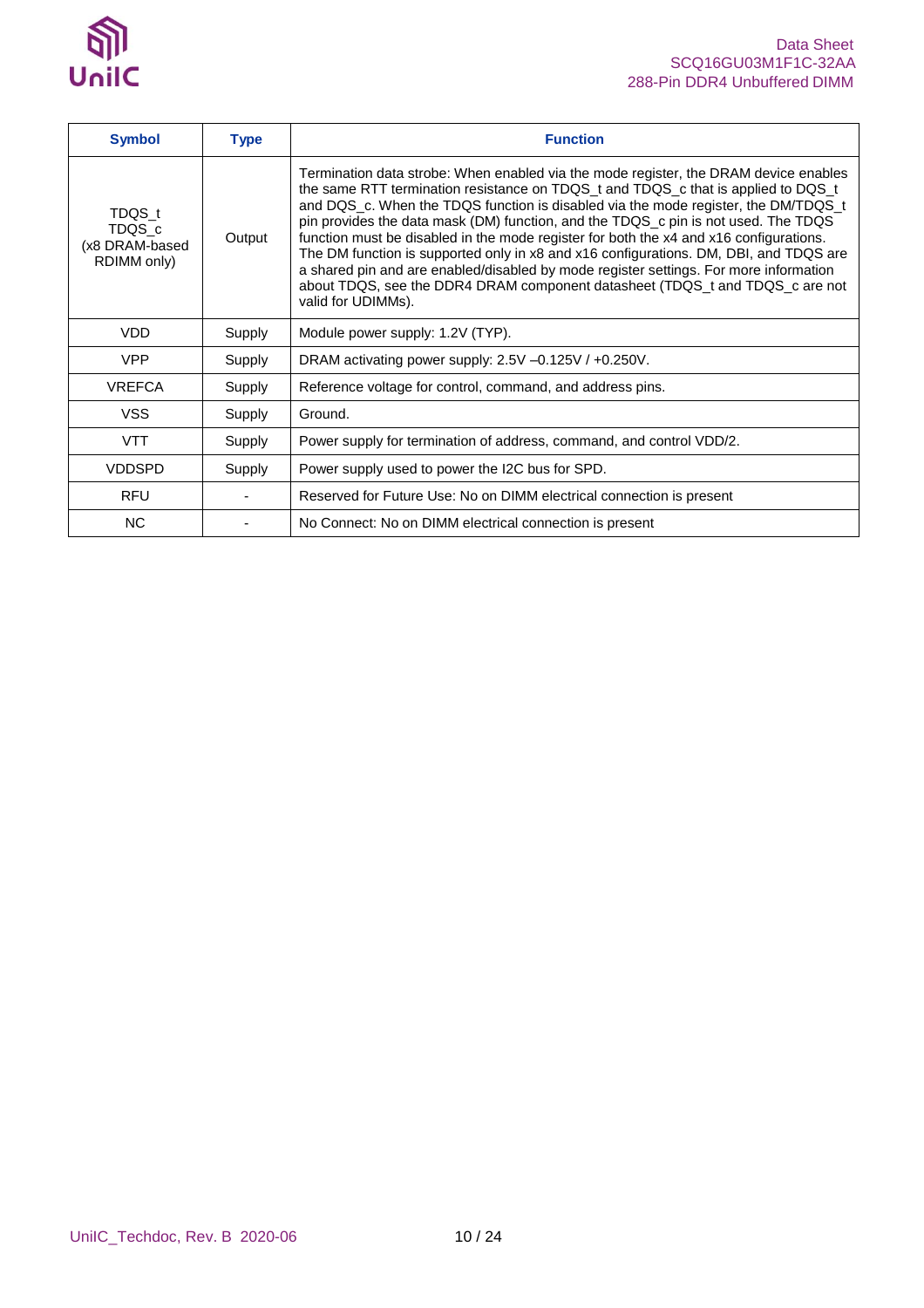

# <span id="page-10-0"></span>3 General Description

### <span id="page-10-1"></span>3.1 General Description

High-speed DDR4 SDRAM modules use DDR4 SDRAM devices with 2 or 4 internal memory bank groups. DDR4 SDRAM modules utilizing 4- and 8-bit-wide DDR4 SDRAM have 4 internal bank groups consisting of 4 memory banks each, providing a total of 16 banks. Sixteen-bit-wide DDR4 SDRAM has 2 internal bank groups consisting of 4 memory banks each, providing a total of 8 banks. DDR4 SDRAM modules benefit from DDR4 SDRAM's use of an 8n-prefetch architecture with an interface designed to transfer two data words per clock cycle at the I/O pins. A single READ or WRITE operation for the DDR4 SDRAM effectively consists of a single 8n-bit-wide, four-clock data transfer at the internal DRAM core and eight corresponding n-bit wide, one-half-clock-cycle data transfers at the I/O pins.

DDR4 modules use two sets of differential signals: DQS, DQS# to capture data and CK and CK# to capture commands, addresses, and control signals. Differential clocks and data strobes ensure exceptional noise immunity for these signals and provide precise crossing points to capture input signals.

## <span id="page-10-2"></span>3.2 Serial Presence-Detect EEPROM Operation

DDR4 SDRAM modules incorporate serial presence-detect. The SPD data is stored in a 512-byte EEPROM. System READ/WRITE operations between the master (system logic) and the slave EEPROM device occur via a standard I2C bus using the DIMM's SCL (clock) SDA (data), and SA (address) pins. Write protect (WP) is connected to VSS, permanently disabling hardware write protection.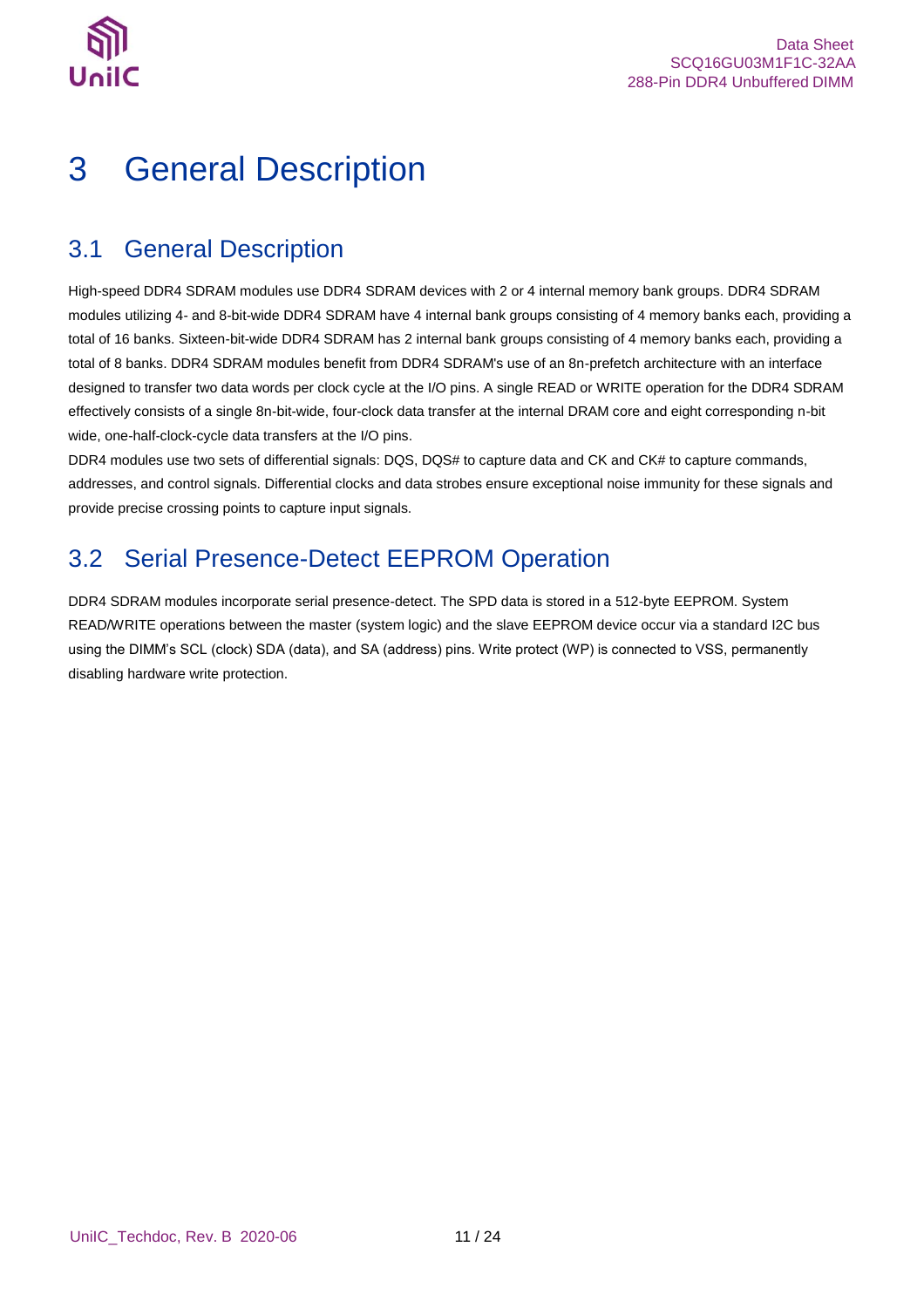

## <span id="page-11-0"></span>3.3 Function Block Diagram

### <span id="page-11-1"></span>**Figure 1 – Function Block Diagram\_SCQ16GU03M1F1C-32AA**

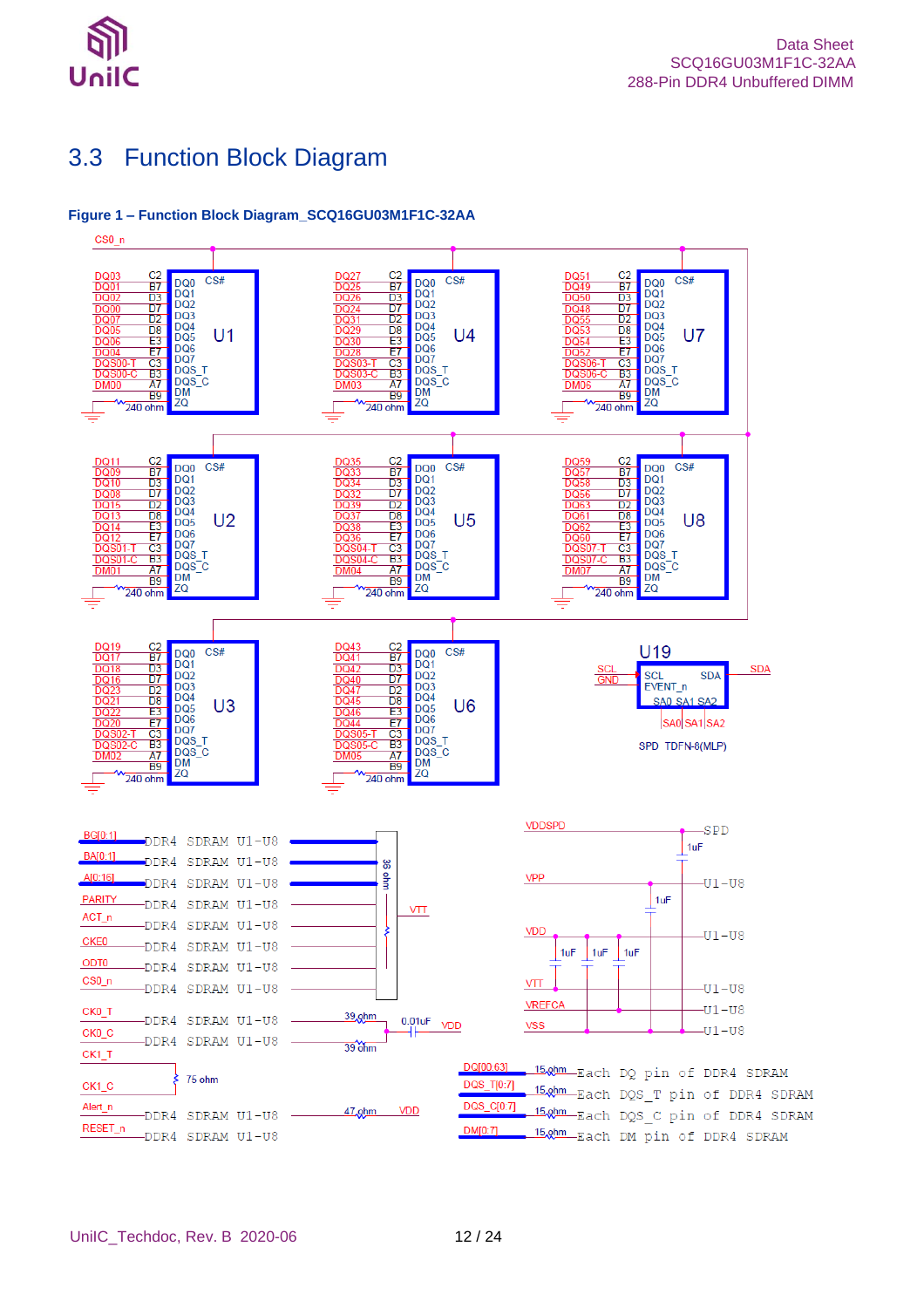

## <span id="page-12-0"></span>3.4 DQ Map

### <span id="page-12-1"></span>**Table 6 - DQ Map\_ SCQ16GU03M1F1C-32AA**

| <b>Module Pin</b><br>NO. | <b>Module</b><br><b>DQ</b> | <b>Damping</b><br>RES. | IC NO.         | IC<br><b>DQ</b>         | <b>Module</b><br>Pin NO. | <b>Module</b><br><b>DQ</b> | <b>Damping</b><br>RES. | IC NO.         | IC DQ                   |
|--------------------------|----------------------------|------------------------|----------------|-------------------------|--------------------------|----------------------------|------------------------|----------------|-------------------------|
| 5                        | $\mathbf 0$                | RN1(2-3)               |                | 3                       | 16                       | 8                          | RN7(2-3)               |                | 3                       |
| 150                      | $\mathbf{1}$               | RN3(1-4)               |                | $\mathbf{1}$            | 161                      | 9                          | RN5(1-4)               |                | $\mathbf{1}$            |
| 12                       | $\sqrt{2}$                 | RN2(2-3)               |                | $\mathbf 2$             | 23                       | 10                         | RN8(2-3)               |                | $\overline{c}$          |
| 157                      | $\mathsf 3$                | RN4(1-4)               |                | $\pmb{0}$               | 168                      | 11                         | RN6(1-4)               |                | $\pmb{0}$               |
| 3                        | $\overline{\mathbf{4}}$    | RN1(1-4)               | U <sub>1</sub> | $\boldsymbol{7}$        | 14                       | 12                         | RN7(1-4)               | U <sub>2</sub> | $\boldsymbol{7}$        |
| 148                      | $\sqrt{5}$                 | RN3(2-3)               |                | 5                       | 159                      | 13                         | RN5(2-3)               |                | 5                       |
| 10                       | $\,6\,$                    | $RN2(1-4)$             |                | $\,6$                   | 21                       | 14                         | RN8(1-4)               |                | 6                       |
| 155                      | $\overline{7}$             | RN4(2-3)               |                | $\overline{\mathbf{4}}$ | 166                      | 15                         | RN6(2-3)               |                | $\overline{4}$          |
| 27                       | 16                         | RN9(2-3)               |                | 3                       | 38                       | 24                         | RN15(2-3)              |                | 3                       |
| 172                      | 17                         | RN11(1-4)              |                | 1                       | 183                      | 25                         | RN13(1-4)              |                | $\mathbf{1}$            |
| 34                       | 18                         | RN12(2-3)              |                | $\overline{c}$          | 45                       | 26                         | RN14(2-3)              |                | $\overline{c}$          |
| 179                      | 19                         | RN10(1-4)              |                | $\mathsf 0$             | 190                      | 27                         | RN16(1-4)              |                | $\pmb{0}$               |
| 25                       | 20                         | RN9(1-4)               | U <sub>3</sub> | $\overline{7}$          | 36                       | 28                         | RN15(1-4)              | U <sub>4</sub> | $\overline{7}$          |
| 170                      | 21                         | RN11(2-3)              |                | 5                       | 181                      | 29                         | RN13(2-3)              |                | 5                       |
| 32                       | 22                         | RN12(1-4)              |                | $\,6$                   | 43                       | 30                         | RN14(1-4)              |                | $\,6$                   |
| 177                      | 23                         | RN10(2-3)              |                | $\overline{4}$          | 188                      | 31                         | RN16(2-3)              |                | 4                       |
| 97                       | 32                         | RN17(2-3)              |                | 3                       | 108                      | 40                         | RN21(2-3)              |                | 3                       |
| 242                      | 33                         | RN19(1-4)              |                | $\mathbf{1}$            | 253                      | 41                         | RN23(1-4)              |                | 1                       |
| 104                      | 34                         | RN20(2-3)              |                | $\overline{c}$          | 115                      | 42                         | RN24(2-3)              |                | $\overline{c}$          |
| 249                      | 35                         | RN18(1-4)              | U <sub>5</sub> | 0                       | 260                      | 43                         | RN22(1-4)              | U <sub>6</sub> | $\pmb{0}$               |
| 95                       | 36                         | RN17(1-4)              |                | $\overline{7}$          | 106                      | 44                         | RN21(1-4)              |                | $\overline{7}$          |
| 240                      | 37                         | RN19(2-3)              |                | 5                       | 251                      | 45                         | RN23(2-3)              |                | 5                       |
| 102                      | 38                         | RN20(1-4)              |                | $\,6$                   | 113                      | 46                         | RN24(1-4)              |                | $\,6$                   |
| 247                      | 39                         | RN18(2-3)              |                | $\overline{\mathbf{4}}$ | 258                      | 47                         | RN22(2-3)              |                | $\overline{\mathbf{4}}$ |
| 119                      | 48                         | RN26(2-3)              |                | 3                       | 130                      | 56                         | RN28(2-3)              |                | 3                       |
| 264                      | 49                         | RN25(1-4)              |                | $\mathbf{1}$            | 275                      | 57                         | RN30(1-4)              |                | $\mathbf{1}$            |
| 126                      | 50                         | RN45(2-3)              |                | $\overline{c}$          | 137                      | 58                         | RN29(2-3)              |                | $\overline{c}$          |
| 271                      | 51                         | RN27(1-4)              | U7             | $\pmb{0}$               | 282                      | 59                         | RN31(1-4)              | U8             | $\pmb{0}$               |
| 117                      | 52                         | RN26(1-4)              |                | $\overline{7}$          | 128                      | 60                         | RN28(1-4)              |                | $\overline{7}$          |
| 262                      | 53                         | RN25(2-3)              |                | 5                       | 273                      | 61                         | RN30(2-3)              |                | 5                       |
| 124                      | 54                         | $RN45(1_4)$            |                | 6                       | 135                      | 62                         | RN29(1-4)              |                | 6                       |
| 269                      | 55                         | RN27(2-3)              |                | $\overline{\mathbf{4}}$ | 280                      | 63                         | RN31(2-3)              |                | 4                       |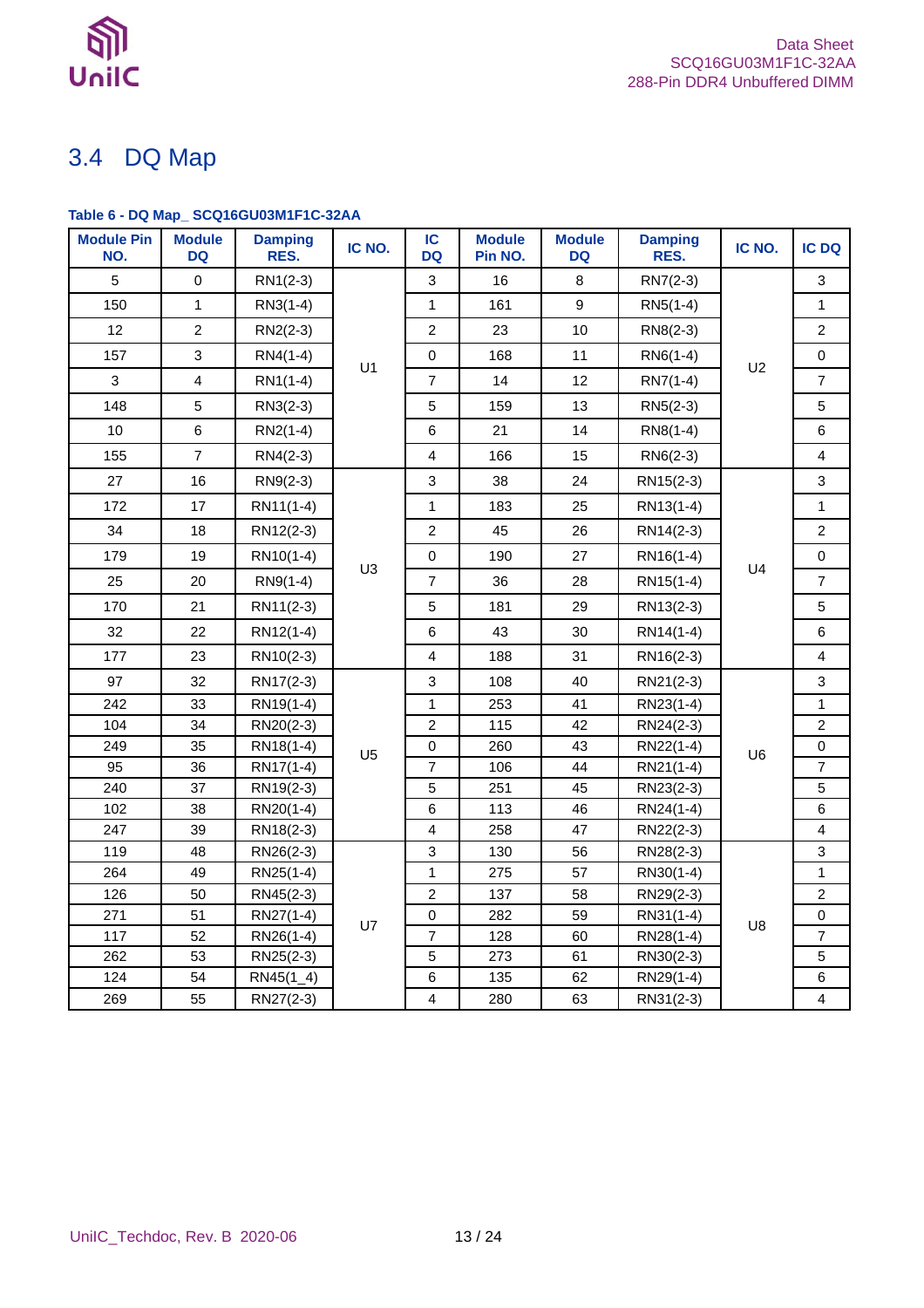

## <span id="page-13-0"></span>4 Electrical Characteristics

This chapter contains speed grade definition, AC timing parameter and ODT tables.

## <span id="page-13-1"></span>4.1 Absolute Maximum Ratings

*Attention: Stresses greater than those listed under "Absolute Maximum Ratings" may cause permanent damage to the device. This is a stress rating only and functional operation of the device at these or any other conditions above those indicated in the operational sections of this specification is not implied. Exposure to absolute maximum rating conditions for extended periods may affect reliability.*

#### <span id="page-13-2"></span>**Table 7 - Absolute Maximum Ratings**

| <b>Symbol</b>        | <b>Parameter</b>                                           | <b>Rating</b> | <b>Unit</b> | <b>Note</b> |  |
|----------------------|------------------------------------------------------------|---------------|-------------|-------------|--|
|                      |                                                            | Min.          | Max.        |             |  |
| $V_{DD}$             | Voltage on $V_{\text{DD}}$ pin relative to $V_{\text{SS}}$ | $-0.4$        | $+1.5$      |             |  |
| $V_{DDQ}$            | Voltage on $V_{DDO}$ pin relative to $V_{SS}$              | $-0.4$        | $+1.5$      |             |  |
| $V_{\mathsf{PP}}$    | Voltage on $V_{\text{PP}}$ pin relative to $V_{\text{SS}}$ | $-0.4$        | 3.0         |             |  |
| $V_{IN}$ , $V_{OUT}$ | Voltage on any pin relative to $V_{SS}$                    | $-0.4$        | $+1.5$      |             |  |
| $\tau_{\text{src}}$  | Storage Temperature                                        | $-50$         | $+100$      | °C          |  |

Attention: Stresses above the max. values listed here may cause permanent damage to the device. Exposure to absolute maximum rating conditions for extended periods may affect device reliability. Maximum ratings are absolute ratings; exceeding only one of these values may cause irreversible damage to integrated circuit.

#### <span id="page-13-3"></span>**Table 8 - DRAM Component Operating Temperature Range**

|                   |                              | <b>Rating</b> |      |             |             |
|-------------------|------------------------------|---------------|------|-------------|-------------|
| <b>Symbol</b>     | <b>Parameter</b>             | Min.          | Max. | <b>Unit</b> | <b>Note</b> |
| <sup>'</sup> CASE | <b>Operating Temperature</b> | υ             | 95   | °C          | 1)2)3)4)    |

1) Operating Temperature is the case surface temperature on the center / top side of the DRAM.

2) The operating temperature ranges are the temperatures where all DRAM specification will be supported. During operation, the DRAM case temperature must be maintained between 0 - 95 °C under all other specification parameters.

3) Above 85 °C the Auto-Refresh command interval has to be reduced to  $t_{\text{REF}}=3.9 \,\mu s$ 

4) When operating this product in the 85 °C to 95 °C T<sub>CASE</sub> temperature range, the High Temperature Self Refresh has to be enabled by setting EMR(2) bit A7 to "1".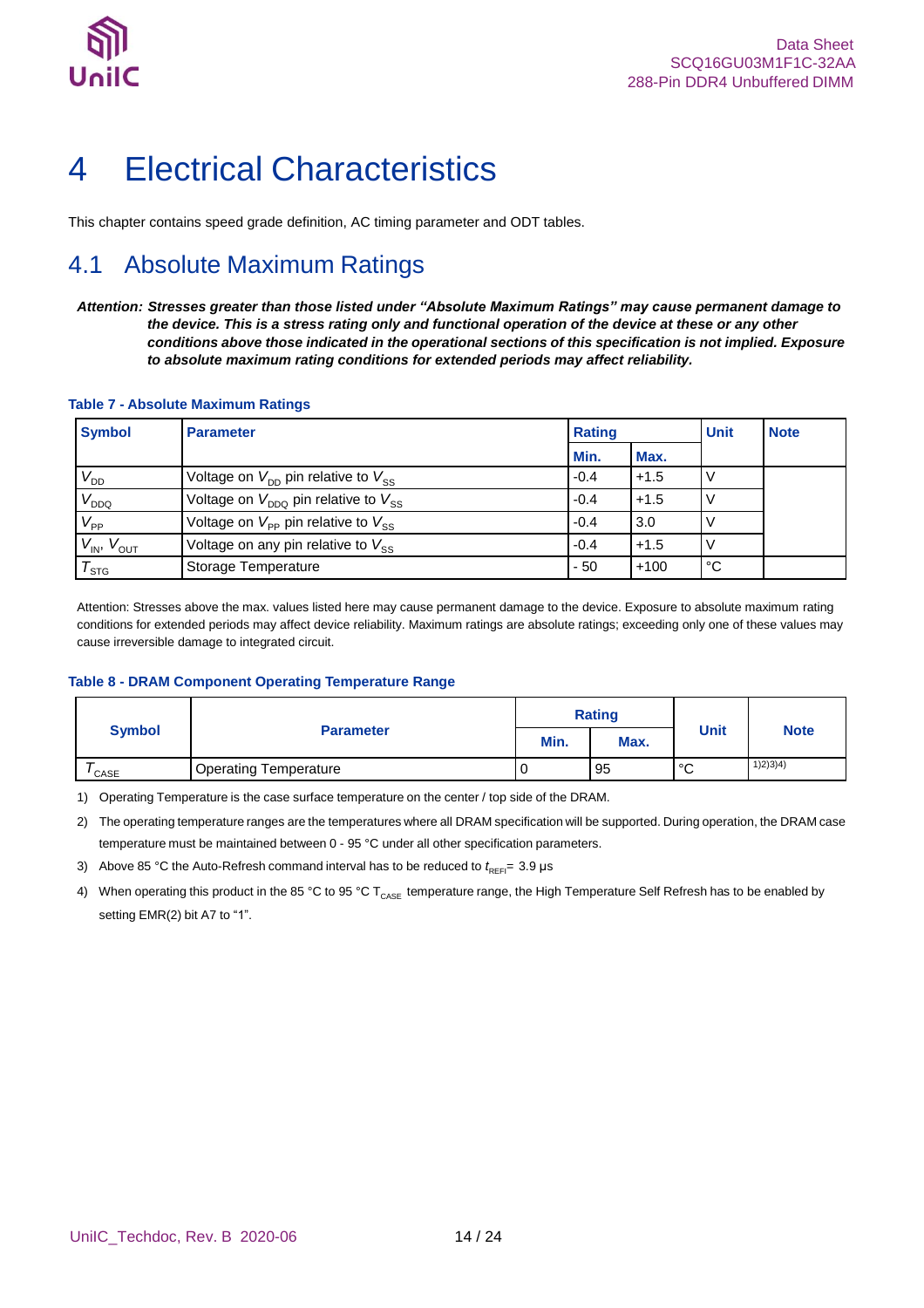

## <span id="page-14-0"></span>4.2 Operating Conditions

### <span id="page-14-1"></span>**Table 9 - Supply Voltage Levels and AC / DC Operating Conditions**

|                              |                                                 | <b>Values</b>               |                      |                            |             |             |
|------------------------------|-------------------------------------------------|-----------------------------|----------------------|----------------------------|-------------|-------------|
| <b>Parameter</b>             | <b>Symbol</b>                                   | Min.                        | Typ.                 | Max.                       | <b>Unit</b> | <b>Note</b> |
| Device Supply Voltage        | $V_{\mathsf{DD}}$                               | 1.14                        | 1.2                  | 1.26                       | V           | 1), 2), 3)  |
| <b>Output Supply Voltage</b> | $V_{DDQ}$                                       | 1.14                        | 1.2                  | 1.26                       |             | 1), 2), 3)  |
| Peak-to-Peak Voltage         | $V_{\mathsf{PP}}$                               | 2.375                       | 2.5                  | 2.75                       | V           | 3)          |
| Input Reference Voltage      | $V_{\mathsf{REF}}$                              | $0.49 \times V_{\text{DD}}$ | $0.5 \times V_{DDQ}$ | $0.51 \times V_{DD}$       | V           |             |
| DC Input Logic High          | $V_{\text{IH.CA(DC65)}}$                        | $V_{REFCA} + 0.065$         |                      | $V_{DD}$                   | V           |             |
| DC Input Logic Low           | $V_{\text{ILCA (DC65)}}$                        | <b>Vss</b>                  |                      | $V_{\text{REFCA}} - 0.065$ | V           |             |
| AC Input Logic High          | $V_{\mathsf{IH.CA}(\underline{\mathsf{AC90}})}$ | $V_{\text{RFF}}$ + 0.09     |                      |                            | V           |             |
| AC Input Logic Low           | $V_{\text{IL,CA (AC90)}}$                       |                             |                      | $V_{\text{RFF}} - 0.09$    | V           |             |

#### **Notes:**

1) Under all conditions VDDQ must be less than or equal to VDD.

2) VDDQ tracks with VDD. AC parameters are measured with VDD and VDDQ tied together.

3) DC bandwidth is limited to 20MHz.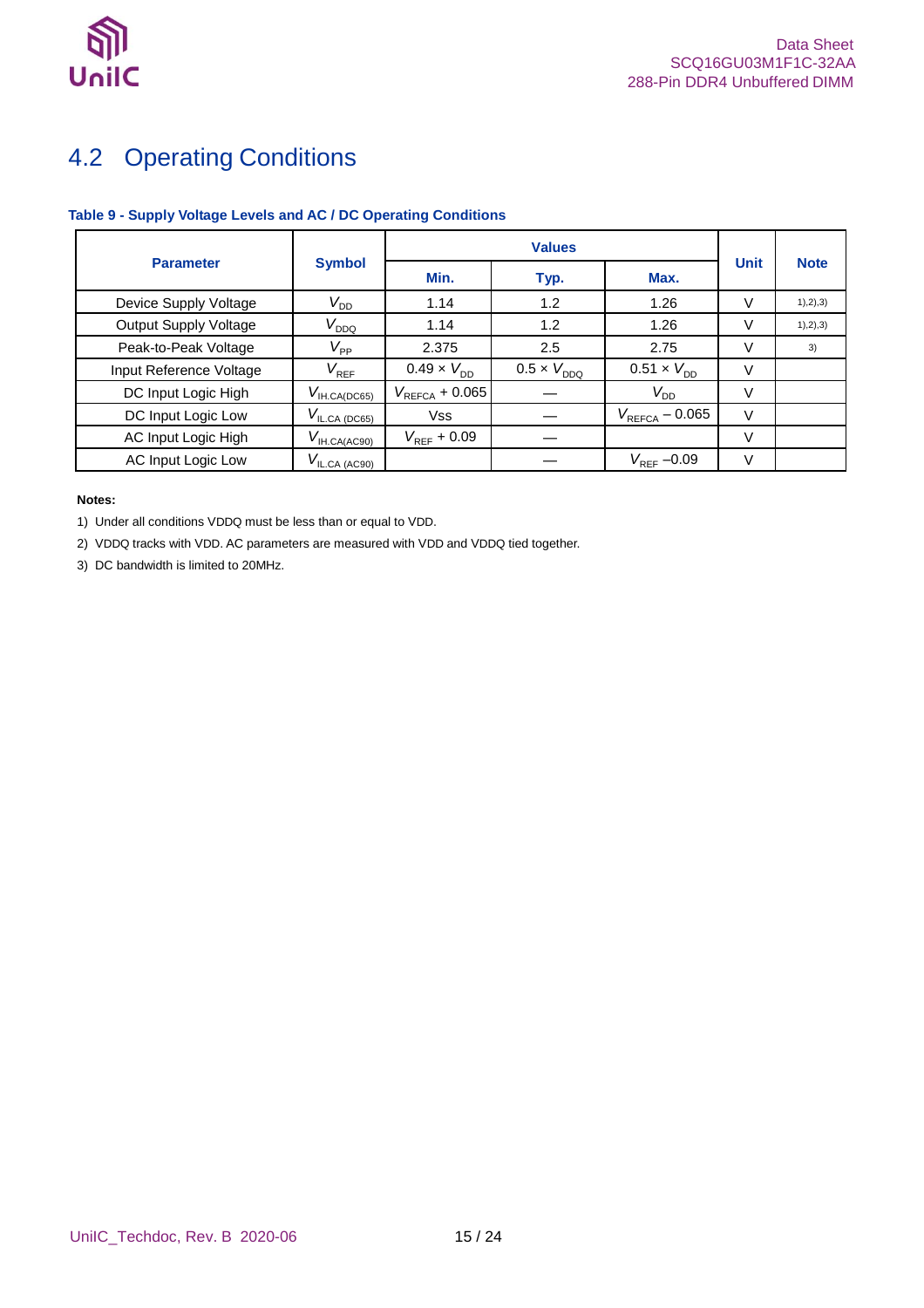

## <span id="page-15-0"></span>4.3 Module and Component Speed Grades

DDR4 components may exceed the listed module speed grades; module may not be available in all listed speed grades

<span id="page-15-1"></span>**Table 10 - Module and Component Speed Grades**

| <b>Module Speed Grade</b> | <b>Component Speed Grade</b> |  |
|---------------------------|------------------------------|--|
| $-32AA$                   | 3200-22-22-22                |  |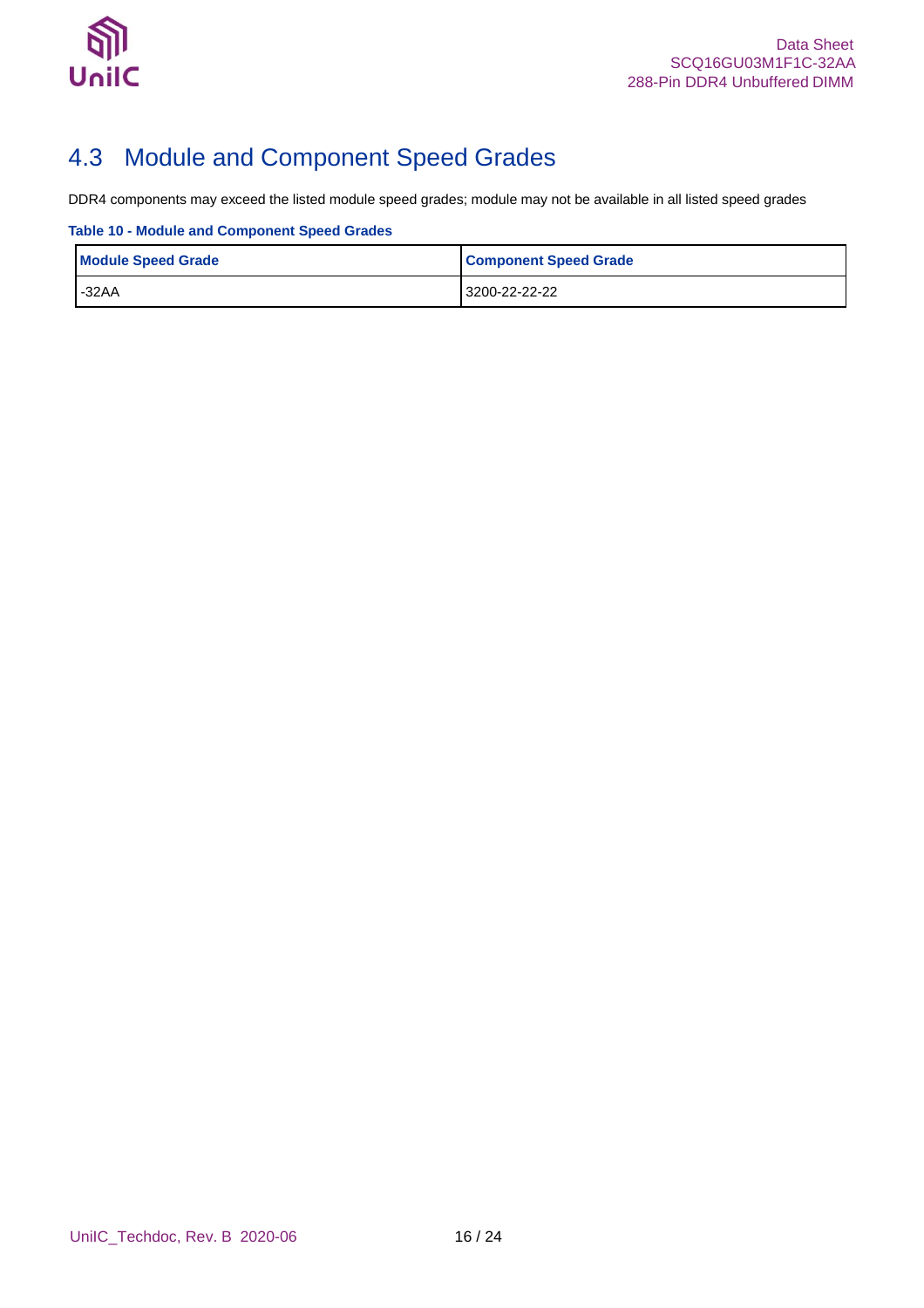

## <span id="page-16-0"></span>4.4 *I*DD */I*PP Specifications and Conditions

List of tables defining  $I_{DD}$ ,  $I_{PP}$  Specifications and Conditions.

<span id="page-16-1"></span>**Table 11 -**  $I_{DD}$  **/I<sub>PP</sub> Measurement Conditions** 

| <b>Symbol</b>                        | <b>Description</b>                                                                                                                                                                                                                                                                                                                                                                                                                                                                                                                                                                                                                                |
|--------------------------------------|---------------------------------------------------------------------------------------------------------------------------------------------------------------------------------------------------------------------------------------------------------------------------------------------------------------------------------------------------------------------------------------------------------------------------------------------------------------------------------------------------------------------------------------------------------------------------------------------------------------------------------------------------|
| IDD <sub>0</sub><br>IPP <sub>0</sub> | Operating One Bank Active-Precharge Current (AL=0)<br>CKE: High; External clock: On; tCK, nRC, nRAS, CL: Refer to Component Datasheet for detail pattern; BL: 8 <sup>1</sup> ;<br>AL: 0; CS_n: High between ACT and PRE; Command, Address, Bank Group Address, Bank Address Inputs:<br>partially toggling; Data IO: VDDQ; DM_n: stable at 1; Bank Activity: Cycling with one bank active at a time:<br>0,0,1,1,2,2,; Output Buffer and RTT: Enabled in Mode Registers <sup>2</sup> ; ODT Signal: stable at 0; Pattern Details:<br>Refer to Component Datasheet for detail pattern                                                                 |
| IDD1                                 | Operating One Bank Active-Read-Precharge Current (AL=0)<br>CKE: High; External clock: On; tCK, nRC, nRAS, nRCD, CL: Refer to Component Datasheet for detail pattern;<br>BL: 8 <sup>1</sup> ; AL: 0; CS_n: High between ACT, RD and PRE; Command, Address, Bank Group Address, Bank<br>Address Inputs, Data IO: partially toggling; DM_n: stable at 1; Bank Activity: Cycling with one bank active at a<br>time: $0,0,1,1,2,2,$ ; Output Buffer and RTT: Enabled in Mode Registers <sup>2</sup> ; ODT Signal: stable at 0; Pattern<br>Details: Refer to Component Datasheet for detail pattern                                                     |
| IDD2N                                | Precharge Standby Current (AL=0)<br>CKE: High; External clock: On; tCK, CL: Refer to Component Datasheet for detail pattern; BL: 8 <sup>1</sup> ; AL: 0; CS_n:<br>stable at 1; Command, Address, Bank Group Address, Bank Address Inputs: partially toggling; Data IO:<br>VDDQ; DM_n: stable at 1; Bank Activity: all banks closed; Output Buffer and RTT: Enabled in Mode<br>Registers <sup>2</sup> ; ODT Signal: stable at 0; Pattern Details: Refer to Component Datasheet for detail pattern                                                                                                                                                  |
| <b>IDD2NT</b>                        | Precharge Standby ODT Current<br>CKE: High; External clock: On; tCK, CL: Refer to Component Datasheet for detail pattern; BL: 8 <sup>1</sup> ; AL: 0; CS_n:<br>stable at 1; Command, Address, Bank Group Address, Bank Address Inputs: partially toggling; Data IO:<br>VSSQ; DM_n: stable at 1; Bank Activity: all banks closed; Output Buffer and RTT: Enabled in Mode<br>Registers <sup>2</sup> ; ODT Signal: toggling according; Pattern Details: Refer to Component Datasheet for detail pattern                                                                                                                                              |
| IDD <sub>2</sub> P                   | Precharge Power-Down Current CKE: Low; External clock: On; tCK, CL: Refer to Component Datasheet for<br>detail pattern; BL: 8 <sup>1</sup> ; AL: 0; CS_n: stable at 1; Command, Address, Bank Group Address, Bank Address<br>Inputs: stable at 0; Data IO: VDDQ; DM_n: stable at 1; Bank Activity: all banks closed; Output Buffer and RTT:<br>Enabled in Mode Registers <sup>2</sup> ; ODT Signal: stable at 0                                                                                                                                                                                                                                   |
| IDD <sub>2Q</sub>                    | Precharge Quiet Standby Current<br>CKE: High; External clock: On; tCK, CL: Refer to Component Datasheet for detail pattern; BL: 8 <sup>1</sup> ; AL: 0; CS_n:<br>stable at 1; Command, Address, Bank Group Address, Bank Address Inputs: stable at 0; Data IO: VDDQ;<br>DM_n: stable at 1;Bank Activity: all banks closed; Output Buffer and RTT: Enabled in Mode Registers <sup>2</sup> ; ODT<br>Signal: stable at 0                                                                                                                                                                                                                             |
| <b>IDD3N</b><br>IPP3N                | <b>Active Standby Current</b><br>CKE: High; External clock: On; tCK, CL: Refer to Component Datasheet for detail pattern; BL: 8 <sup>1</sup> ; AL: 0; CS_n:<br>stable at 1; Command, Address, Bank Group Address, Bank Address Inputs: partially toggling Data IO: VDDQ;<br>DM_n: stable at 1;Bank Activity: all banks open; Output Buffer and RTT: Enabled in Mode Registers <sup>2</sup> ; ODT<br>Signal: stable at 0; Pattern Details: Refer to Component Datasheet for detail pattern                                                                                                                                                         |
| <b>IDD3P</b>                         | <b>Active Power-Down Current</b><br>CKE: Low; External clock: On; tCK, CL: sRefer to Component Datasheet for detail pattern; BL: 8 <sup>1</sup> ; AL: 0;<br>CS_n: stable at 1; Command, Address, Bank Group Address, Bank Address Inputs: stable at 0; Data IO:<br>VDDQ; DM_n: stable at 1; Bank Activity: all banks open; Output Buffer and RTT: Enabled in Mode Registers <sup>2</sup> ;<br>ODT Signal: stable at 0                                                                                                                                                                                                                             |
| IDD4R                                | <b>Operating Burst Read Current</b><br>CKE: High; External clock: On; tCK, CL: Refer to Component Datasheet for detail pattern; BL: 8 <sup>2</sup> ; AL: 0; CS_n:<br>High between RD; Command, Address, Bank Group Address, Bank Address Inputs: partially toggling; Data<br>IO: seamless read data burst with different data between one burst and the next one according; DM_n: stable<br>at 1; Bank Activity: all banks open, RD commands cycling through banks: 0,0,1,1,2,2,; Output Buffer and<br>RTT: Enabled in Mode Registers <sup>2</sup> ; ODT Signal: stable at 0; Pattern Details: Refer to Component Datasheet for<br>detail pattern |
| IDD4W                                | <b>Operating Burst Write Current</b><br>CKE: High; External clock: On; tCK, CL: Refer to Component Datasheet for detail pattern; BL: 8 <sup>1</sup> ; AL: 0; CS_n:<br>High between WR; Command, Address, Bank Group Address, Bank Address Inputs: partially toggling; Data<br>IO: seamless write data burst with different data between one burst and the next one; DM_n: stable at 1; Bank<br>Activity: all banks open, WR commands cycling through banks: 0,0,1,1,2,2,; Output Buffer and RTT: Enabled<br>in Mode Registers <sup>2</sup> ; ODT Signal: stable at HIGH; Pattern Details: Refer to Component Datasheet for detail<br>pattern      |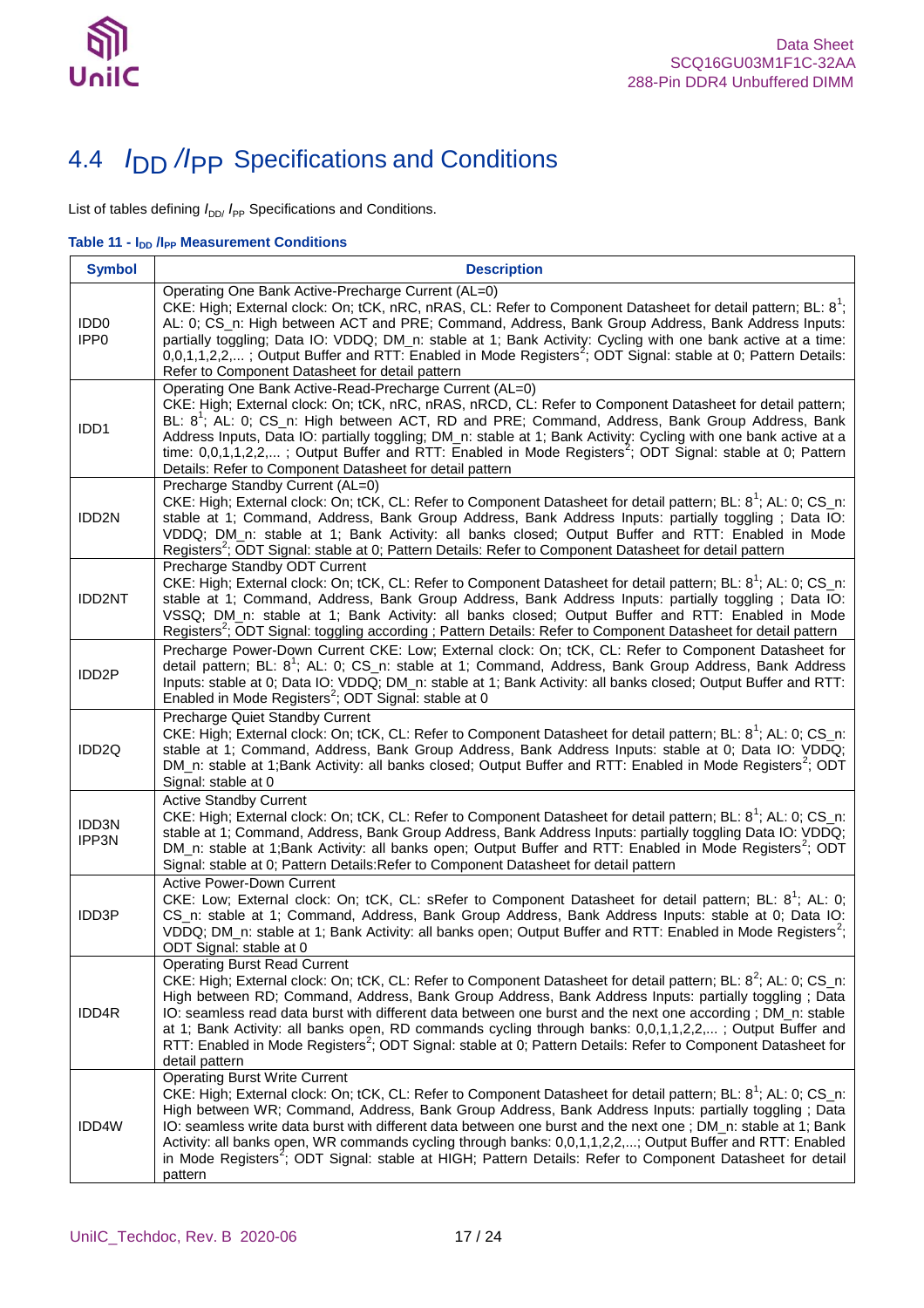

| <b>Symbol</b>    | <b>Description</b>                                                                                                                                                                                                                                                                                                                                                                                                                                                                                                                                                                                                                                                                          |
|------------------|---------------------------------------------------------------------------------------------------------------------------------------------------------------------------------------------------------------------------------------------------------------------------------------------------------------------------------------------------------------------------------------------------------------------------------------------------------------------------------------------------------------------------------------------------------------------------------------------------------------------------------------------------------------------------------------------|
| <b>IDD5R</b>     | Distributed Refresh Current (1X REF)<br>CKE: HIGH; External clock: on; tCK, CL, nREFI: see the previous table; BL: $8^1$ , AL: 0; CS n: HIGH between<br>REF;Command, address, bank group address, bank address inputs: partially toggling according to the IDD5R<br>Measurement-Loop Pattern table; Data I/O: VDDQ; DM_n: stable at 1; Bank activity: REF command every<br>nREFI (see the IDD5R Measurement-Loop Pattern table); Output buffer and RTT: enabled in mode registers2;<br>ODT signal: stable at 0; Pattern details: see the IDD5R Measurement-Loop Pattern table                                                                                                               |
| <b>IDD6N</b>     | Self Refresh Current: Normal Temperature Range<br>Tcase: 0 - 85°C; Low Power Array Self Refresh (LP ASR) : Normal4; CKE: Low; External clock: Off; CK_t and<br>CK_c#: LOW; CL: Refer to Component Datasheet for detail pattern; BL: 8 <sup>1</sup> ; AL: 0; CS_n#, Command,<br>Address, Bank Group Address, Bank Address, Data IO:<br>High; DM n: stable at 1; Bank Activity: Self-Refresh operation; Output Buffer and RTT: Enabled in Mode<br>Registers2; ODT Signal: MIDLEVEL                                                                                                                                                                                                            |
| IDD6E            | Self-Refresh Current: Extended Temperature Range)<br>TCase: 0 - 95°C; Low Power Array Self Refresh (LP ASR) : Extended4; CKE: Low; External clock: Off; CK_t<br>and CK_c: LOW; CL: Refer to Component Datasheet for detail pattern; BL: 8 <sup>1</sup> ; AL: 0; CS_n, Command,<br>Address, Bank Group Address, Bank Address, Data IO: High; DM_n:stable at 1; Bank Activity: Extended<br>Temperature Self-Refresh operation; Output Buffer and RTT: Enabled in Mode Registers2; ODT Signal: MID-<br>LEVEL                                                                                                                                                                                   |
| <b>IDD6R</b>     | Self-Refresh Current: Reduced Temperature Range<br>TCase: 0 - 45°C; Low Power Array Self Refresh (LP ASR) : Reduced <sup>4</sup> ; CKE: Low; External clock: Off; CK_t<br>and CK_c#: LOW; CL: Refer to Component Datasheet for detail pattern; BL: 8 <sup>1</sup> ; AL: 0; CS_n#, Command,<br>Address, Bank Group Address, Bank Address, Data IO: High; DM_n:stable at 1; Bank Activity: Extended<br>Temperature Self-Refresh operation; Output Buffer and RTT: Enabled in Mode Registers <sup>2</sup> ; ODT Signal: MID-<br>LEVEL                                                                                                                                                          |
| <b>IDD6A</b>     | Auto Self-Refresh Current<br>TCase: 0 - 95°C; Low Power Array Self Refresh (LP ASR) : Auto <sup>4</sup> ; CKE: Low; External clock: Off; CK_t and<br>CK_c#: LOW; CL: Refer to Component Datasheet for detail pattern; BL: 8 <sup>1</sup> ; AL: 0; CS_n#, Command,<br>Address, Bank Group Address, Bank Address, Data IO: High; DM_n:stable at 1; Bank Activity: Auto Self-<br>Refresh operation; Output Buffer and RTT: Enabled in Mode Registers <sup>2</sup> ; ODT Signal: MID-LEVEL                                                                                                                                                                                                      |
| IPP6x            | Auto Self-Refresh Current<br>TCase: -40 - 95°C;                                                                                                                                                                                                                                                                                                                                                                                                                                                                                                                                                                                                                                             |
| IDD7             | Operating Bank Interleave Read Current<br>CKE: High; External clock: On; tCK, nRC, nRAS, nRCD, nRRD, nFAW, CL: Refer to Component Datasheet for<br>detail pattern; BL: 8 <sup>1</sup> ; AL: CL-1; CS_n: High between ACT and RDA; Command, Address, Bank Group<br>Address, Bank Address Inputs: partially toggling; Data IO: read data bursts with different data between one<br>burst and the next one; DM_n: stable at 1; Bank Activity: two times interleaved cycling through banks (0,<br>1, 7) with different addressing; Output Buffer and RTT: Enabled in Mode Registers <sup>2</sup> ; ODT Signal: stable at 0;<br>Pattern Details: Refer to Component Datasheet for detail pattern |
| IDD <sub>8</sub> | Maximum Power Down Current TBD                                                                                                                                                                                                                                                                                                                                                                                                                                                                                                                                                                                                                                                              |

**Notes :**

1. Burst Length: BL8 fixed by MRS: set MR0 [A1:0=00].

2. Output Buffer Enable - set MR1 [A12 = 0] : Qoff = Output buffer enabled - set MR1 [A2:1 = 00] : Output Driver Impedance Control = RZQ/7 RTT\_Nom enable - set MR1 [A10:8 = 011] : RTT\_NOM = RZQ/6 RTT\_WR enable - set MR2 [A10:9 = 01] : RTT\_WR = RZQ/2 RTT\_PARK disable - set MR5 [A8:6 = 000]

3. CAL enabled : set MR4 [A8:6 = 001] : 1600MT/s 010] : 1866MT/s, 2133MT/s 011] : 2400MT/s Gear Down mode enabled :set MR3 [A3 = 1] : 1/4 Rate DLL disabled : set MR1 [A0 = 0] CA parity enabled :set MR5 [A2:0 = 001] : 1600MT/s,1866MT/s, 2133MT/s 010] : 2400MT/s Read DBI enabled : set MR5 [A12 = 1] Write DBI enabled : set :MR5 [A11 = 1]

4. Low Power Array Self Refresh (LP ASR) : set MR2 [A7:6 = 00] : Normal 01] : Reduced Temperature range 10] : Extended Temperature range 11] : Auto Self Refresh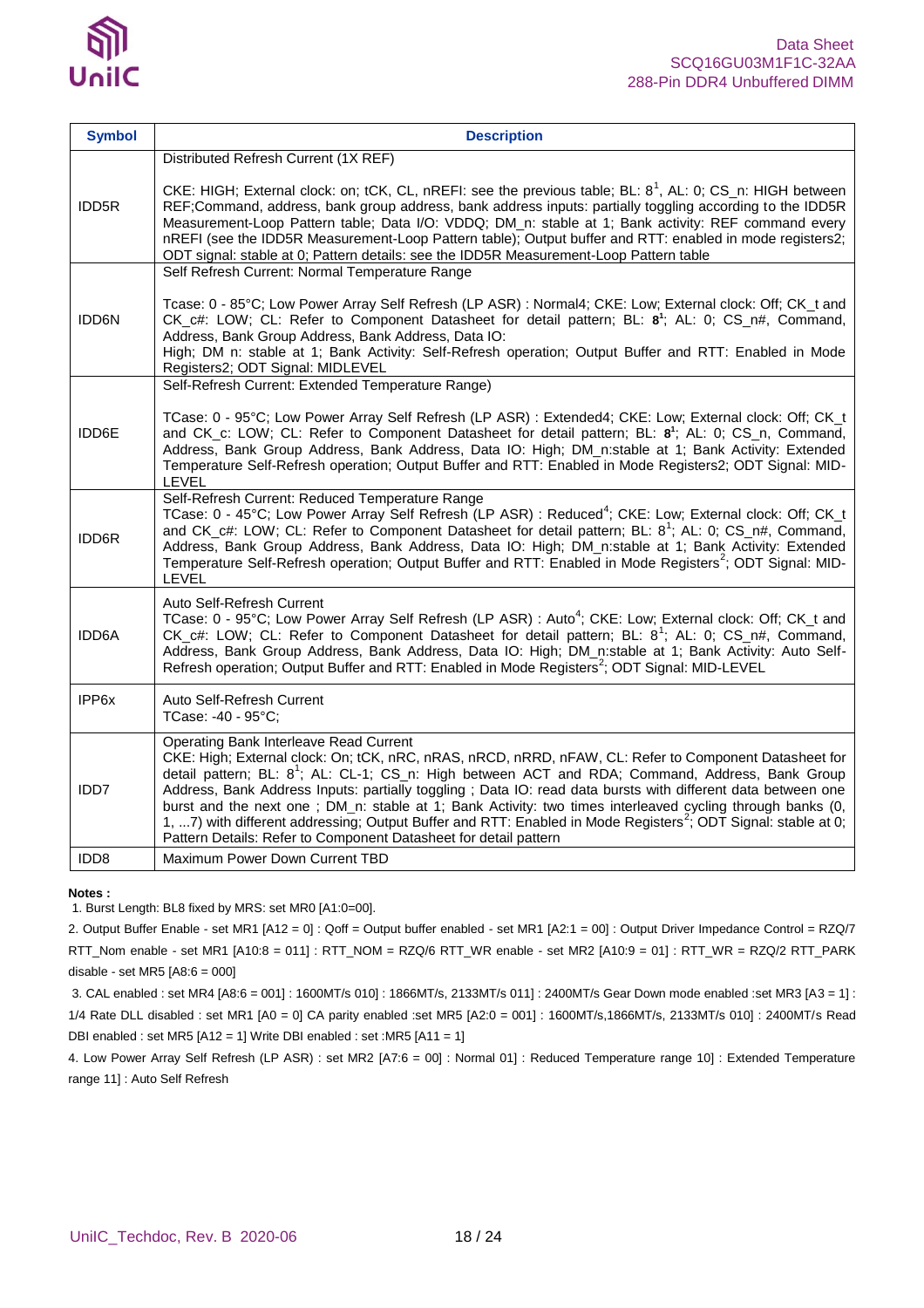

### <span id="page-18-0"></span>**Table 12 - IDD Specification for SCQ16GU03M1F1C-32AA**

| <b>Product Type</b> | SCQ16GU03M1F1C-32AA |             |             |  |
|---------------------|---------------------|-------------|-------------|--|
| <b>Organization</b> | <b>16GB</b>         | <b>Unit</b> |             |  |
|                     | 1 Rank $(x8)$       |             | <b>Note</b> |  |
|                     | $\times 64$         |             |             |  |
|                     | $-32AA$             |             |             |  |
| <b>Symbol</b>       | <b>Current</b>      |             |             |  |
| IDD <sub>0</sub>    | 480                 | mA          | 2)          |  |
| IDD1                | 568                 | mA          | 2)          |  |
| IDD2N               | 360                 | mA          | 3)          |  |
| IDD2NT              | 408                 | mA          | 2)          |  |
| IDD2P               | 304                 | mA          | 3)          |  |
| IDD2Q               | 336                 | mA          | 3)          |  |
| IDD3N               | 488                 | mA          | 3)          |  |
| IDD3P               | 400                 | mA          | 3)          |  |
| IDD4R               | 1296                | mA          | 2)          |  |
| IDD4W               | 1024                | mA          | 2)          |  |
| IDD5R               | 544                 | mA          | 2)          |  |
| IDD6N               | 424                 | mA          | 3)          |  |
| IDD6E               | 904                 | mA          | 3)          |  |
| IDD6R               | 160                 | mA          | 3)          |  |
| IDD6A               | 88                  | mA          | 3)          |  |
| IDD7                | 1480                | mA          | 2)          |  |
| IDD8                | 288                 | mA          | 3)          |  |

Notes:

1) Calculated values from Device data.

2) One module rank in the active IDD/IPP, the other rank in IDD2P/IPP3N.

3) All ranks in this IDD/IPP condition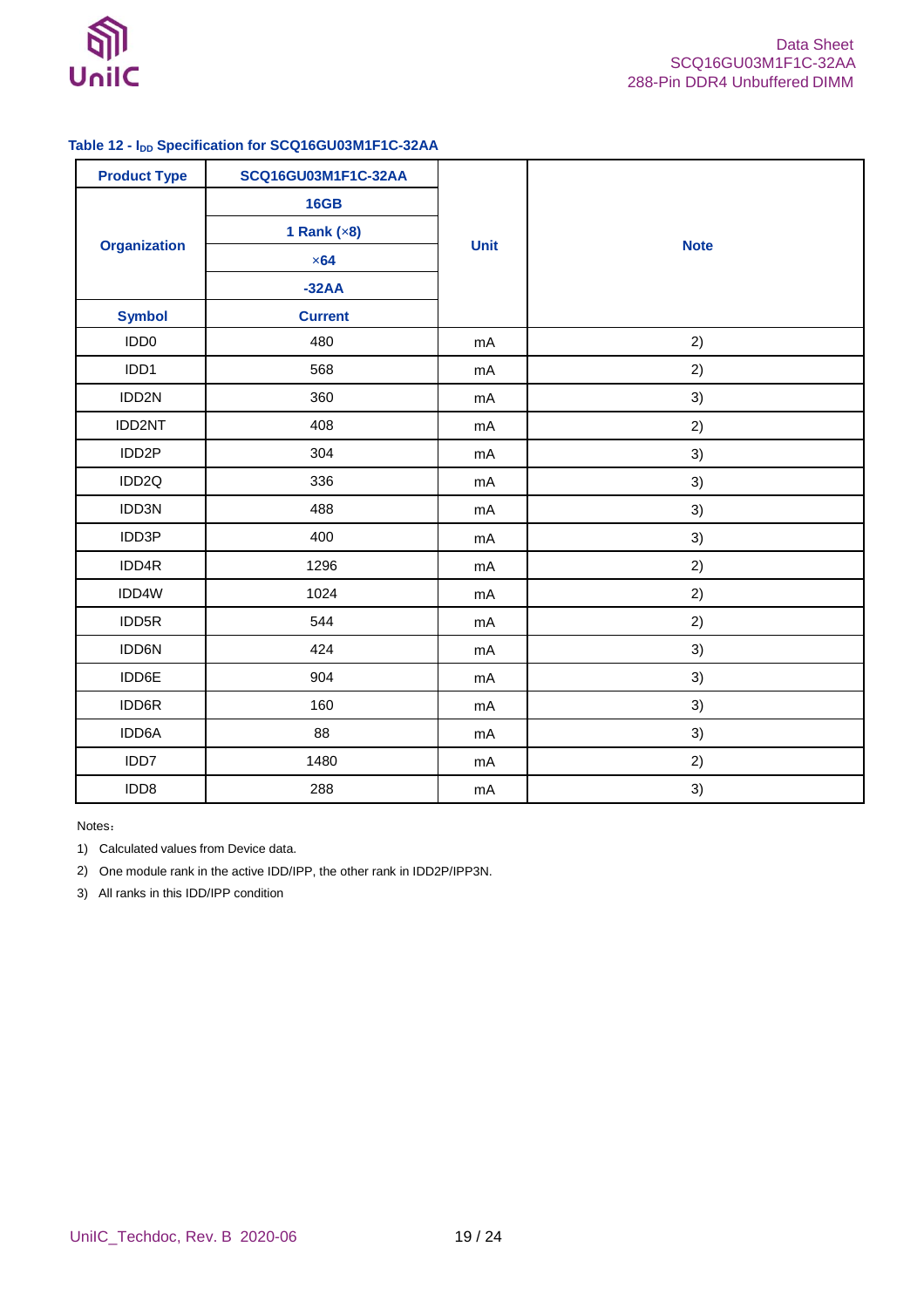

### <span id="page-19-0"></span>**Table 13 - IPP Specification for SCQ16GU03M1F1C-32AA**

| <b>Product Type</b> | SCQ16GU03M1F1C-32AA |             |             |
|---------------------|---------------------|-------------|-------------|
| <b>Organization</b> | <b>16GB</b>         | <b>Unit</b> | <b>Note</b> |
|                     | 1Rank $(x8)$        |             |             |
|                     | $\times 64$         |             |             |
|                     | $-32AA$             |             |             |
| <b>Symbol</b>       | <b>Current</b>      |             |             |
| IPP <sub>0</sub>    | 24                  | mA          | 2)          |
| IPP3N               | 16                  | mA          | 3)          |
| IPP6x               | 48                  | mA          | 2)          |
| IPP7                | 64                  | mA          | 3)          |

Notes:

1) Calculated values from Device data.

2) One module rank in the active IDD/IPP, the other rank in IDD2P/IPP3N.

3) All ranks in this IDD/IPP condition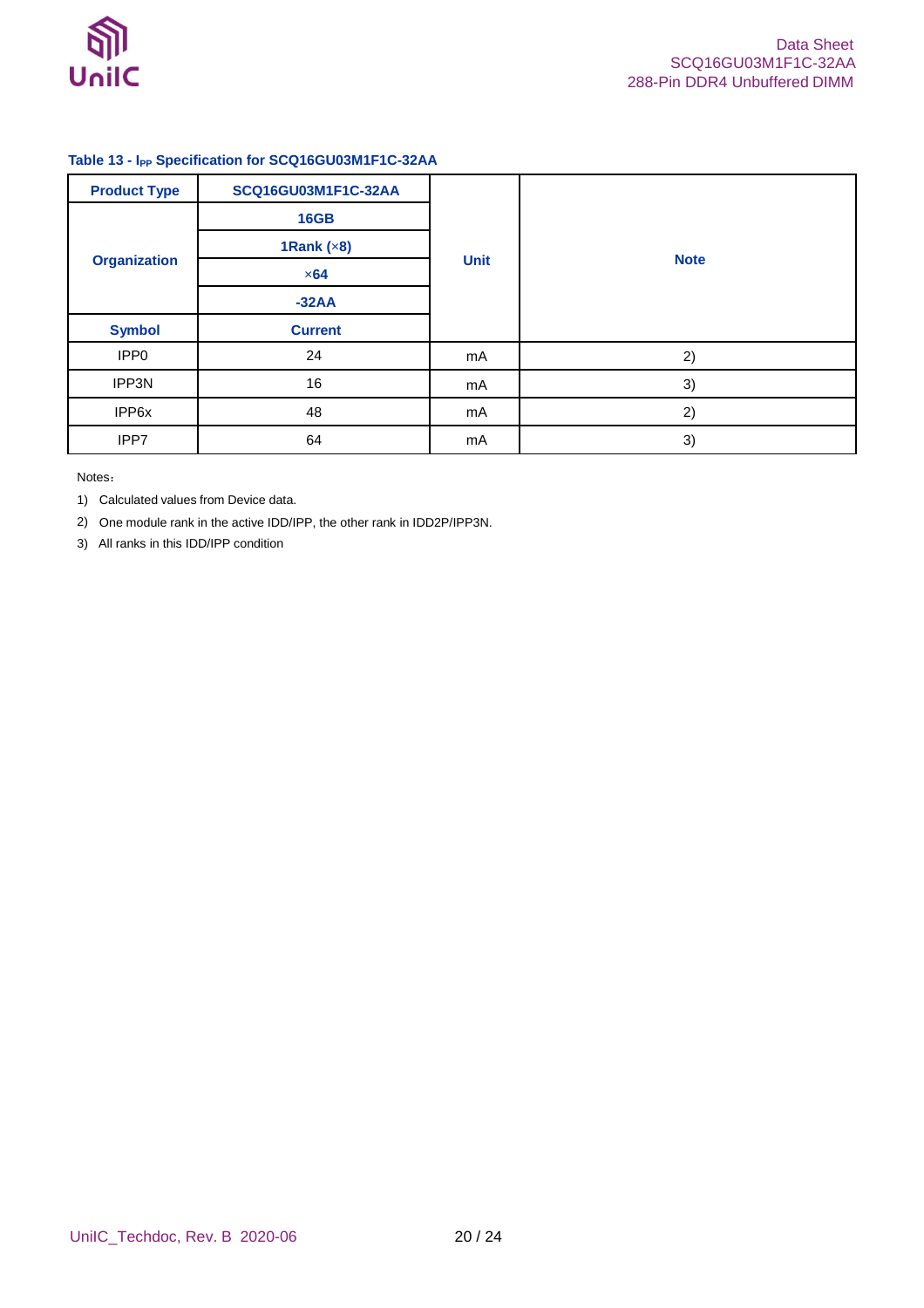

# <span id="page-20-0"></span>5 Package Dimensions

#### <span id="page-20-1"></span>**Figure 2 – Package Dimensions\_SCQ16GU03M1F1C-32AA**



Notes: 1. All dimensions are in millimeters (inches); MAX/MIN or typical (TYP) where noted. 2. The dimensional diagram is for reference only.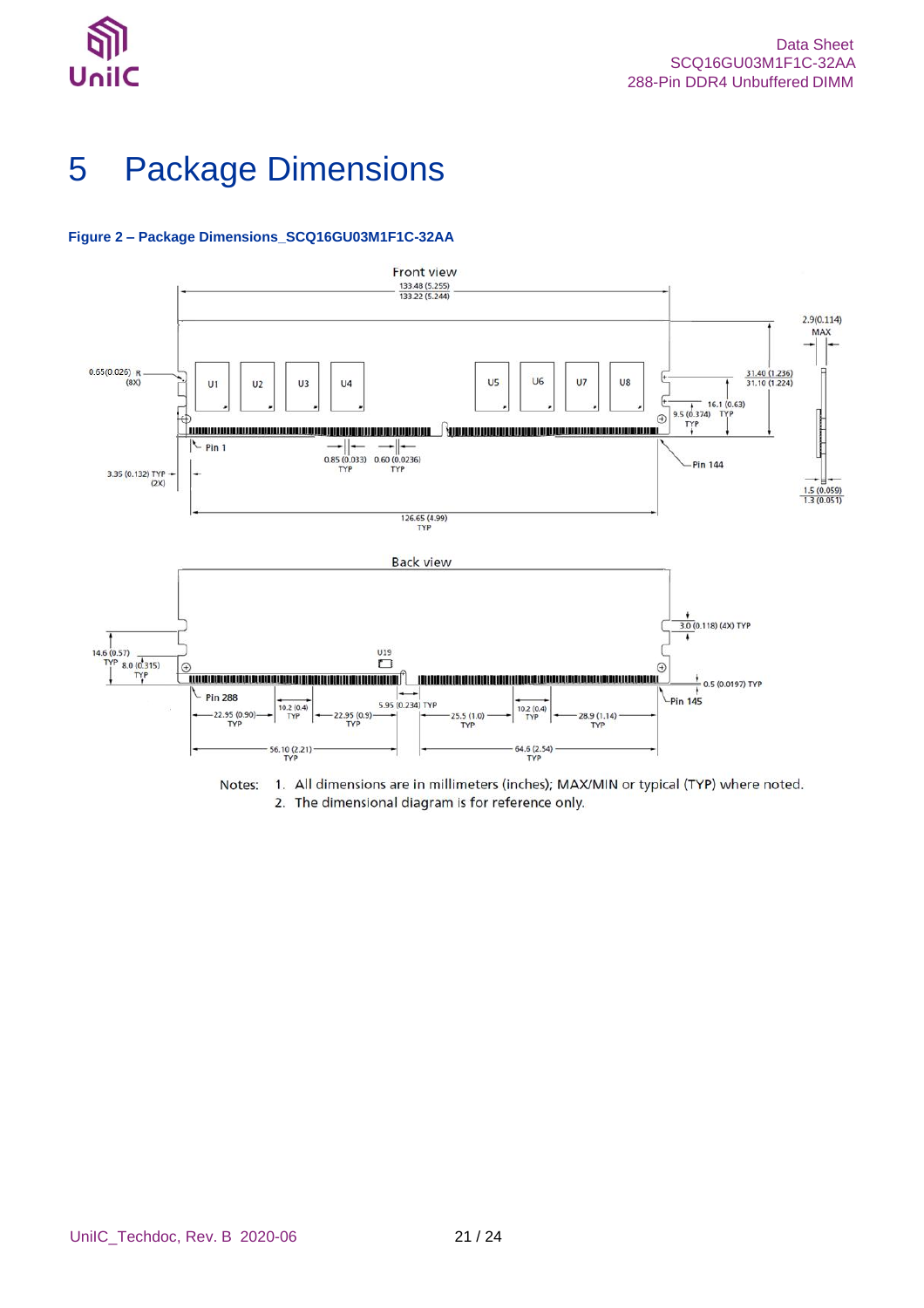

# <span id="page-21-0"></span>List of Figures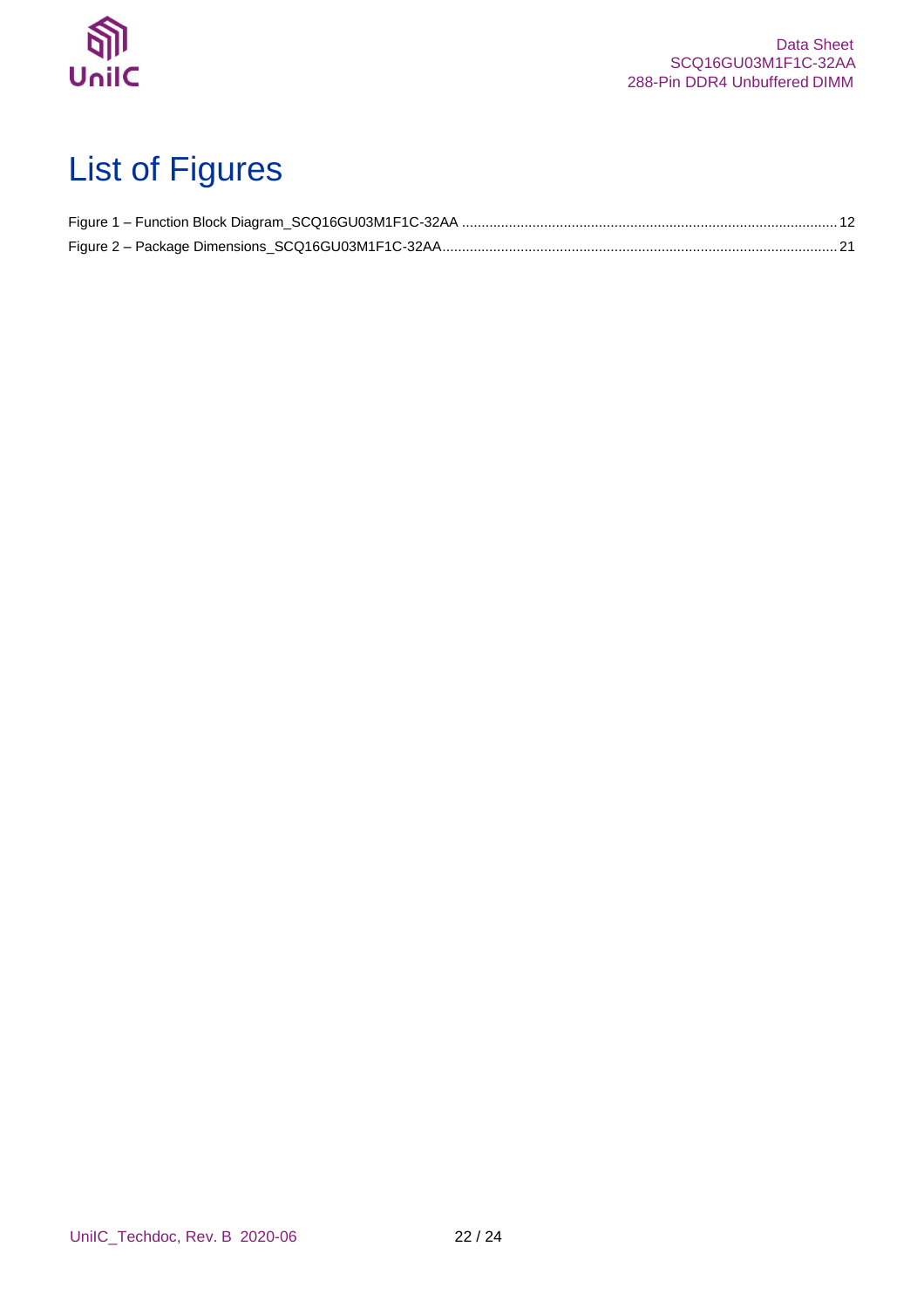

# <span id="page-22-0"></span>**List of Tables**